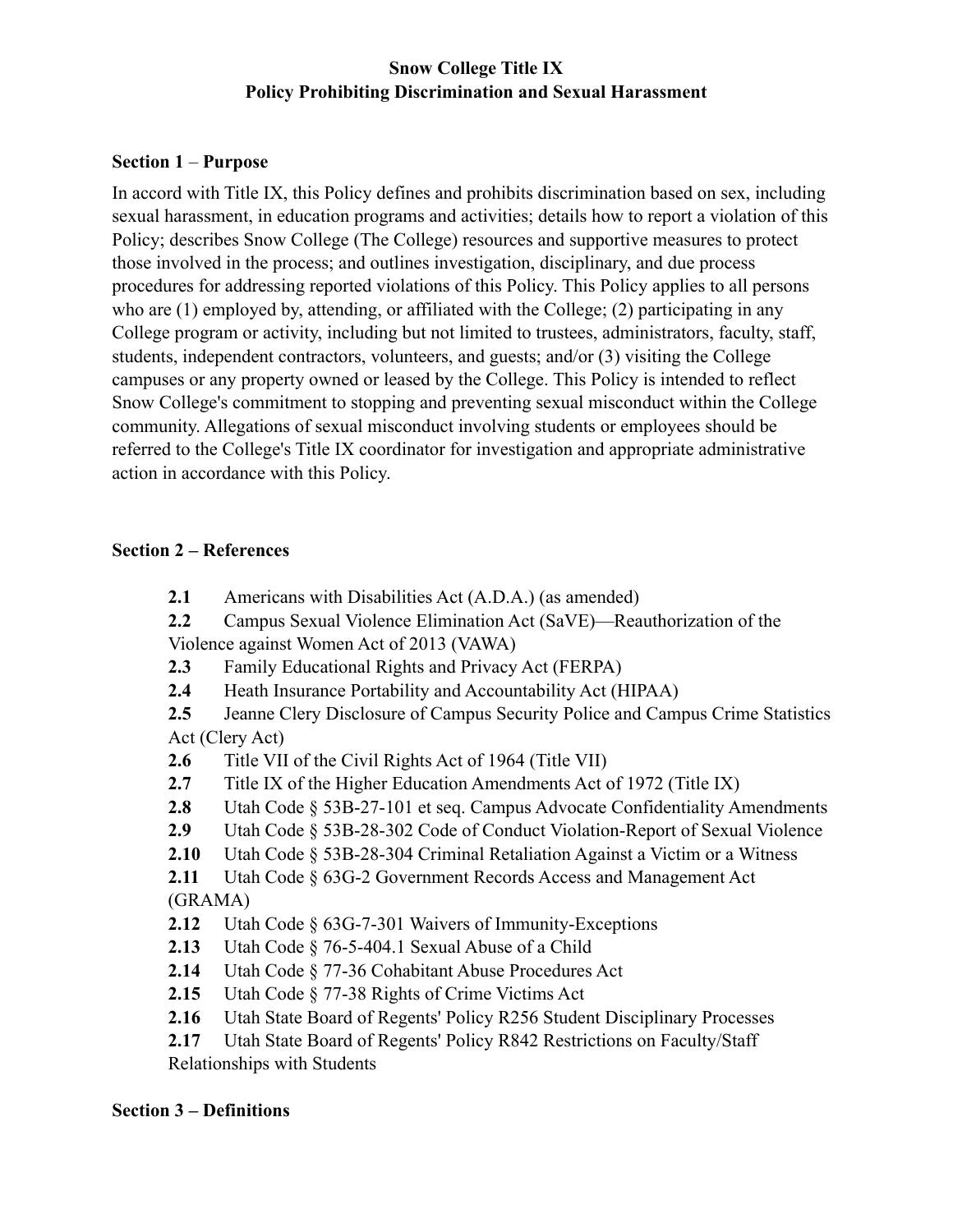**3.1 Actual knowledge:** Notice of sexual harassment or allegations of sexual harassment to the College Title IX Coordinator or any official of the College who has authority to institute corrective measures on behalf of the College. Imputation of knowledge-based solely on vicarious liability or constructive notice is insufficient to constitute actual knowledge. This standard is not met when the only official of the College with actual knowledge is the Respondent. The mere ability or obligation to report sexual harassment or to inform a student about how to report sexual harassment, or having been trained to do so, does not qualify an individual as one who has authority to institute corrective measures on behalf of the College.

**3.2 Advisor and Appointed Advisor:** A person who advises a Party throughout the process and may act as a representative at the Hearing stage, including making an opening or closing statement, asking questions, and otherwise actively participating. An Advisor may, but need not be, an attorney. The Advisor is expected to abide by the Hearing requirements, including civility. An Advisor who is disruptive may be excluded from an interview, Hearing, or other proceedings. During the formal investigation or Informal Resolution process, an Advisor may only advise the student and may not actively participate in the process. If either Party chooses to have an Advisor, the Advisor will also act as their support person. If either Party does not have an Advisor during the grievance hearing**,** the College will provide that Party with an Appointed Advisor, at no cost to the Party. An Appointed Advisor is subject to the same rules and expectations of an Advisor, but an Appointed Advisor will only ask questions on behalf of their Party, they will not act as a representative. During the Hearing both Parties may bring one support person, in addition to their advisor.

**3.3 Complainant, victim, or alleged victim**: An individual who is alleged to be the victim of conduct that could constitute sexual harassment.

**3.4 Consent:** Sexual activity requires consent, which is defined as positive, unambiguous, and voluntary agreement to engage in specific sexual activity throughout a sexual encounter. Consent cannot be inferred from the absence of resistance or the absence of a "no"; a clear "yes," verbal or otherwise, is necessary.

Consent to some sexual acts does not constitute consent to others, nor does past consent to a given act constitute present or future consent. Consent must be ongoing throughout a sexual encounter and can be revoked at any time. Consent to engage in sexual activity with one person does not imply consent to engage in sexual activity with another person. Consent cannot be obtained by threat, coercion, or force. An agreement under such circumstances does not constitute consent.

Consent cannot be obtained from someone who is asleep or otherwise mentally or physically incapacitated, whether due to alcohol, drugs, or some other condition. A person is mentally or physically incapacitated when that person lacks the ability to make or act on considered decisions to engage in sexual activity. Engaging in sexual activity with a person whom you know – or reasonably should know – to be incapacitated constitutes sexual misconduct.

**3.4 Dating Partner:** A person who is or has been in a social relationship of a romantic or intimate nature with another person, usually the Respondent, and where the existence of such a relationship shall be determined based on a consideration of (i) the length of the relationship; (ii) the type of relationship; and (iii) the frequency of interaction between the persons involved in the relationship.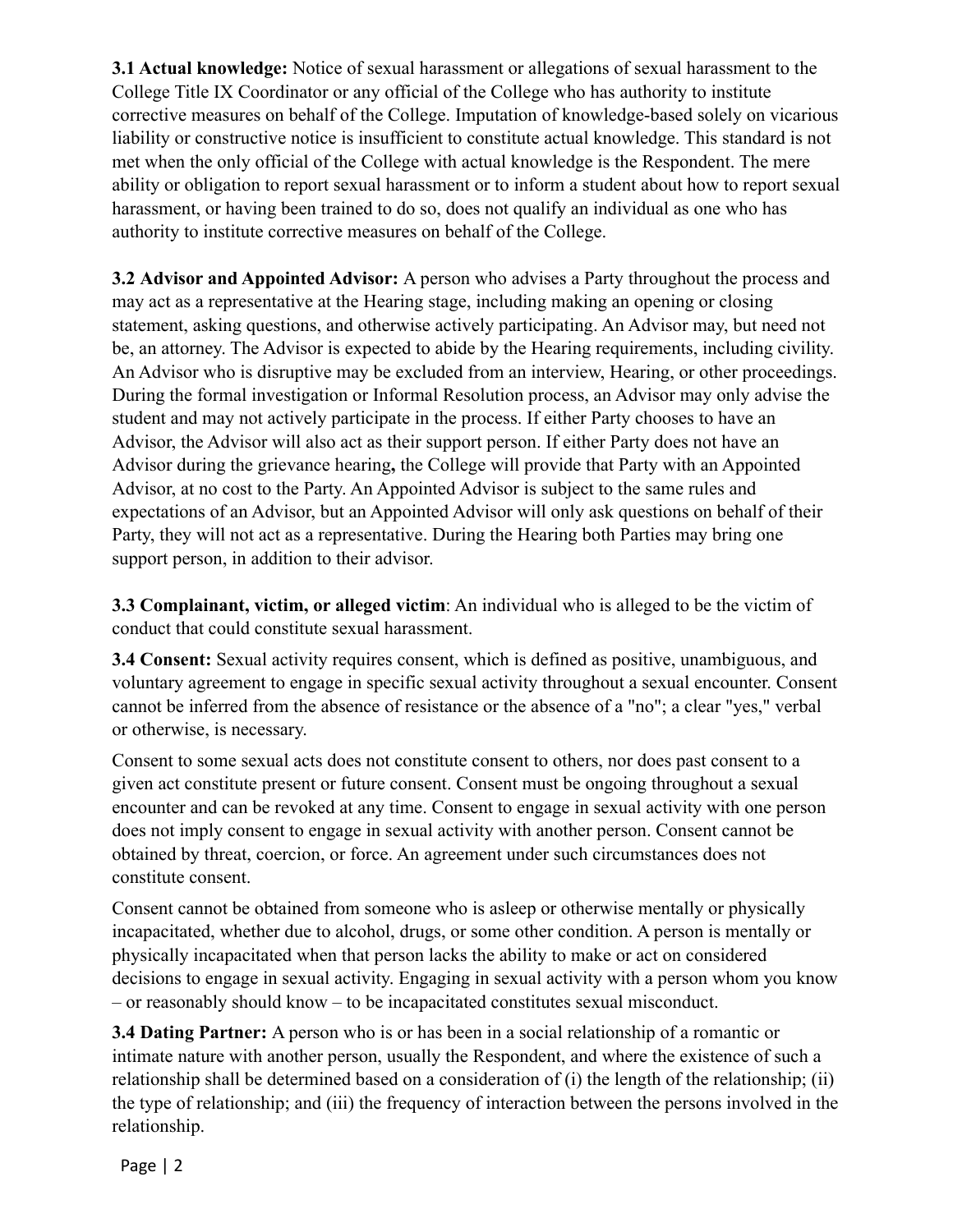**3.5 Dating Violence:** As defined in 34 U.S.C. 12291(a)(10): violence committed by a person: (a) who is or has been in a social relationship of a romantic or intimate nature with the victim; and (b) where the existence of such a relationship shall be determined based on a consideration of the following factors: (i) the length of the relationship, (ii) the type of relationship and (iii) the frequency of interaction between the persons involved in the relationship.

**3.6 Days** are calendar days unless otherwise defined. Extensions of Deadlines may be granted by the College for a good cause shown.

**3.7 Discrimination:** For purposes of this Policy, adverse action towards College employees or students in the terms or conditions of employment; the College admission or education; access to College programs, services, or activities; or other College benefits or services, based on their inclusion or perceived inclusion (in the case of sexual orientation, gender identity, or gender expression) in the protected classes of sex, pregnancy, pregnancy-related conditions, sexual orientation, gender identity, or gender expression that has the effect of denying or limiting participation in a College program or activity.

**3.8 Domestic Violence:** As defined in 34 U.S.C. 12291(a)(8): includes any felony or misdemeanor crimes of violence committed by a current or former spouse or intimate partner of the victim, by a person with whom the victim shares a child in common, by a person who is cohabitating with or has cohabitated with the victim as a spouse or intimate partner, by a person similarly situated to a spouse of the victim under the domestic or family violence laws of the jurisdiction receiving grant monies, or by any other person against an adult or youth victim who is protected from that person's acts under the domestic or family violence laws of the jurisdiction.

Domestic violence can be physical, sexual, emotional, or psychological actions or threats that influence another person, including any behaviors that intimidate, manipulate, humiliate, isolate, frighten, coerce, or injure someone.

**3.9 Emergency measures:** Actions taken to temporarily and immediately address a complaint of a Title IX violation. Emergency measures may include temporary no-contact order(s), changes in academic schedule(s), housing reassignment(s), counseling, or other relevant actions. In extraordinary cases, a Respondent may be temporarily removed from campus prior to the outcome of the grievance process, provided that the College undertakes an individualized safety and risk analysis, determines that an immediate threat to the physical health or safety of any student or other individual arising from the allegations of sexual harassment that justifies removal, and provides the Respondent with notice and an opportunity to challenge the decision immediately following the removal. In such circumstances, the process shall follow the suspension as expeditiously as possible.

**3.10 Formal Complaint:** A document filed by a Complainant or signed by the Title IX Coordinator alleging sexual harassment against a Respondent and requesting the College investigate the allegation of sexual harassment. At the time of filing a formal complaint, a Complainant must be participating in or attempting to participate in the education program or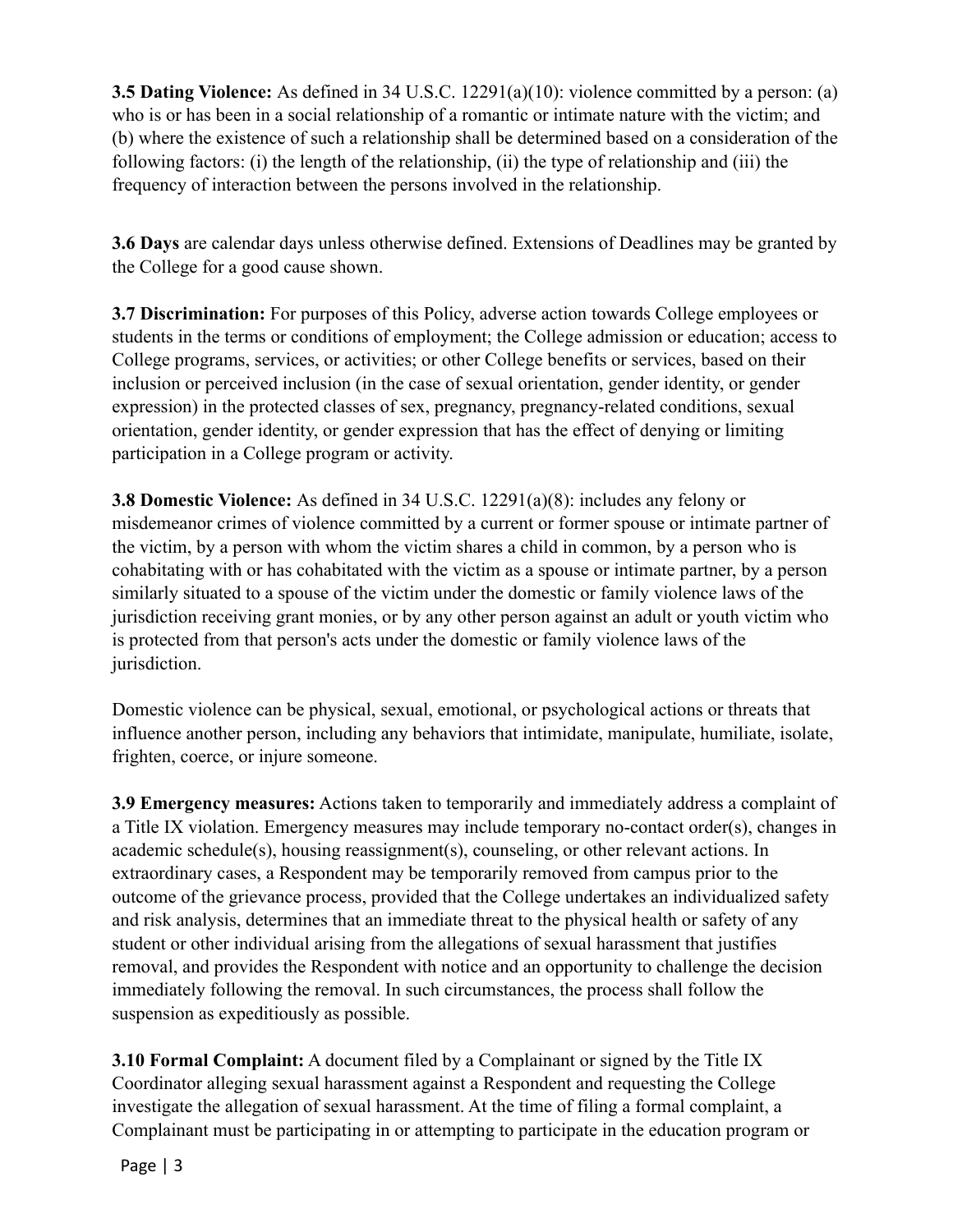activity of the College with which the formal complaint is filed. A formal complaint may be filed with the Title IX Coordinator in person, by mail, or by electronic mail, by using the contact information required to be listed for the Title IX Coordinator, or by any additional method designated by the College. As used in this paragraph, the phrase "document filed by a Complainant" means a document or electronic submission (such as by electronic mail or through an online portal provided for this purpose by the College) that contains the Complainant's physical or digital signature, or otherwise indicates that the Complainant is the person filing the formal complaint.

**3.11 Hearing:** A meeting where a Complaint of a violation is heard. The Hearing will be live, in real-time, either in person or via technology, enabling the Hearing Panel and the parties to simultaneously communicate and see each other while answering questions.

**3.12 Incapacitation:** The physical and/or mental inability to make informed, rational judgments. Factors that could be indications of incapacitation include but are not limited to mental or physical disability; lack of sleep; alcohol; illegal drugs, date-rape, or prescription drug use; unconsciousness; blackout; or involuntary physical restraint. An individual who is incapacitated cannot give consent to engage in a sexual encounter. Being intoxicated by drugs or alcohol does not diminish one's responsibility to obtain consent. The factors to be considered when determining whether consent was given include whether the accused knew, or whether a reasonable person should have known, that the Complainant was incapacitated.

**3.13 Informal Resolution:** A voluntary process engaged in outside of the formal investigative process to resolve a complaint. Informal Resolution is encouraged to resolve concerns at the earliest stage possible with the cooperation of all parties involved but will never be required. Participation in the Informal Resolution process is voluntary and must be agreed to by both parties in writing. Informal Resolution may include an investigation but should be flexible enough to meet the needs of each case. The Informal Resolution may include an agreement between the parties, separating the parties, referring to counseling programs, negotiating an agreement for disciplinary action, conducting targeted preventive education and training programs, or providing remedies for the individual harmed by the offense. Either Party has the right to withdraw from the Informal Resolution process prior to coming to a final agreement and resume the formal investigation. If the allegation falls under Title IX and involves a staff or faculty member of the College, Informal Resolution will not be permitted. After concluding the Informal Resolution of a complaint, the Title IX Coordinator shall notify the Complainant and Respondent of the Resolution that was agreed upon.

# **3.14 Party:** Complainant or Respondent.

**3.15 Preponderance of Evidence:** The evidentiary standard used during a sexual misconduct investigation/review to determine if the allegations occurred and if a College policy violation has occurred. A preponderance of evidence means it is more likely than not, or more than 50 percent in favor, that misconduct occurred.

**3.16 Respondent:** Respondent means an individual who has been reported to be the perpetrator of conduct that could constitute sexual harassment.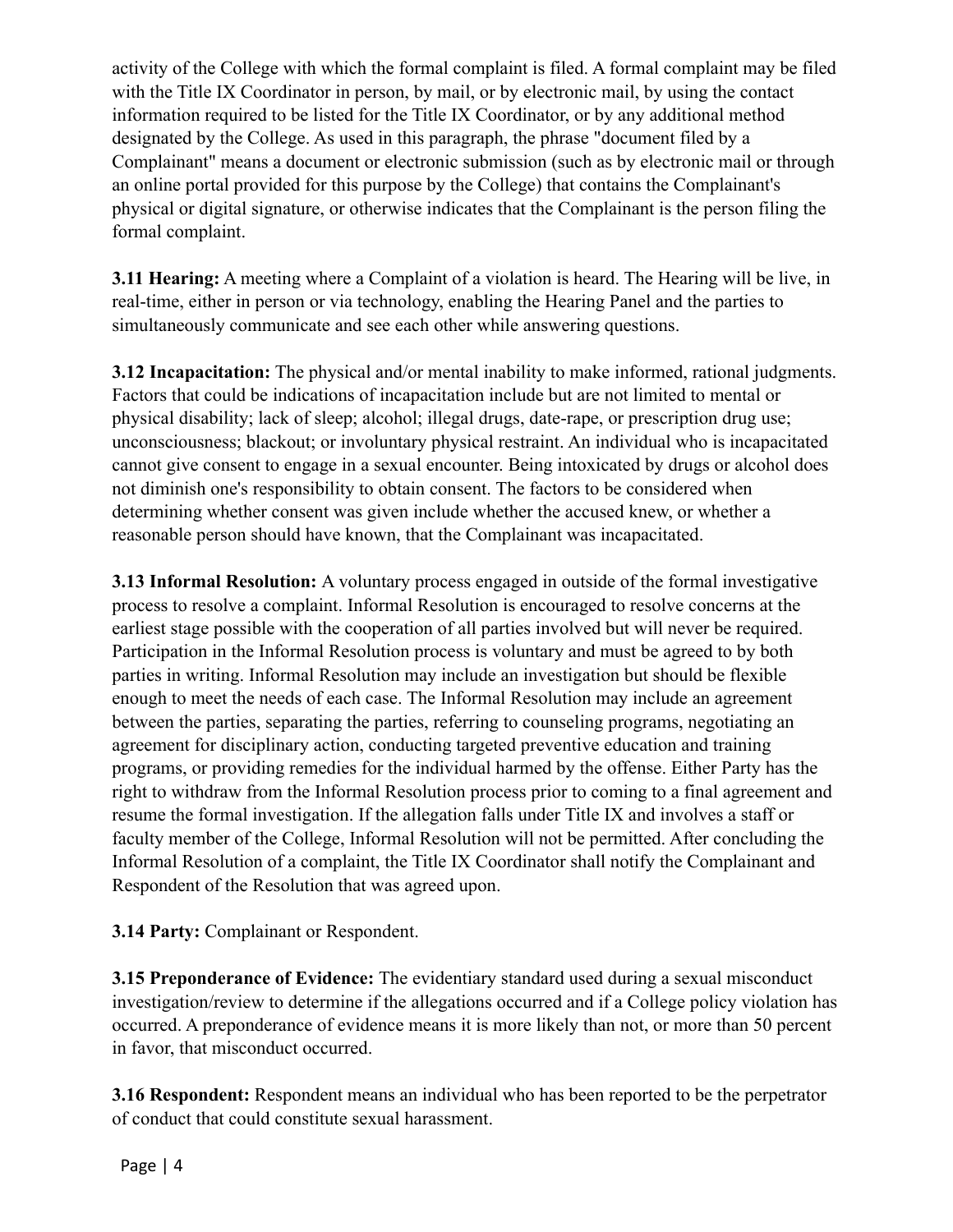**3.17 Retaliation:** An action, performed directly or through others, that is aimed to dissuade a reasonable person from engaging in a protected activity or is done in retribution for engaging in a protected activity. Action in response to a protected activity is not retaliatory unless (i) it has a materially adverse effect on the working, academic, or other College-related environments of an individual and (ii) it would not have occurred in the absence of (but for) the protected activity. Examples of protected activities include reporting (internally or externally) a complaint of sexual harassment in good faith, assisting others in making such a report, or honestly participating as an investigator, witness, decision-maker, or otherwise assisting, in an investigation or proceeding related to suspected sexual harassment.

**3.18 Sexual Assault:** As defined in 20 U.S.C. 1092(f)(6)(A)(v) and the uniform crime reporting system of the Federal Bureau of Investigation: sexual assault means any sexual act directed against another person, without the consent of the victim, including instances where the victim is incapable of giving consent; also unlawful sexual intercourse. Sexual assault includes the following:

**3.18.1 Rape** - Any penetration, no matter how slight, of the vagina or anus with any body part or object, or oral penetration by a sex organ of another person, without the consent of the victim.

**3.18.2 Sodomy** - Oral or anal sexual intercourse with another person without the consent of the victim, including instances where the victim is incapable of giving consent because of his/her age or because of his/her temporary or permanent mental or physical incapacity.

**3.18.3 Sexual Assault with an Object** - To use an object or instrument to unlawfully penetrate, however slightly, the genital or anal opening of the body of another person, without the consent of the victim, including instances where the victim is incapable of giving consent because of his/her age or because of his/her temporary or permanent mental or physical incapacity. An 'object' or 'instrument' is anything used by the offender other than the 'offender's genitalia, e.g., a finger, bottle, handgun, stick.

**3.18.4 Fondling** - The touching of the private body parts of another person for the purpose of sexual gratification without the consent of the victim, including instances where the victim is incapable of giving consent because of his/her age or because of his/ her temporary or permanent mental or physical incapacity.

**3.18.5 Incest** - Non-forcible sexual intercourse between persons who are related to each other within the degrees wherein marriage is prohibited by Utah law. See Utah Code section 76-7-102.

**3.18.6 Statutory Rape** - Non-forcible sexual intercourse with a person who is under Utah's statutory age of consent. See Utah Code section 76-5-401 et seq.

**3.19 Sexual Exploitation**: When a person takes non-consensual or abusive sexual advantage of another for his/her own advantage or benefit, or for the benefit or advantage of anyone other than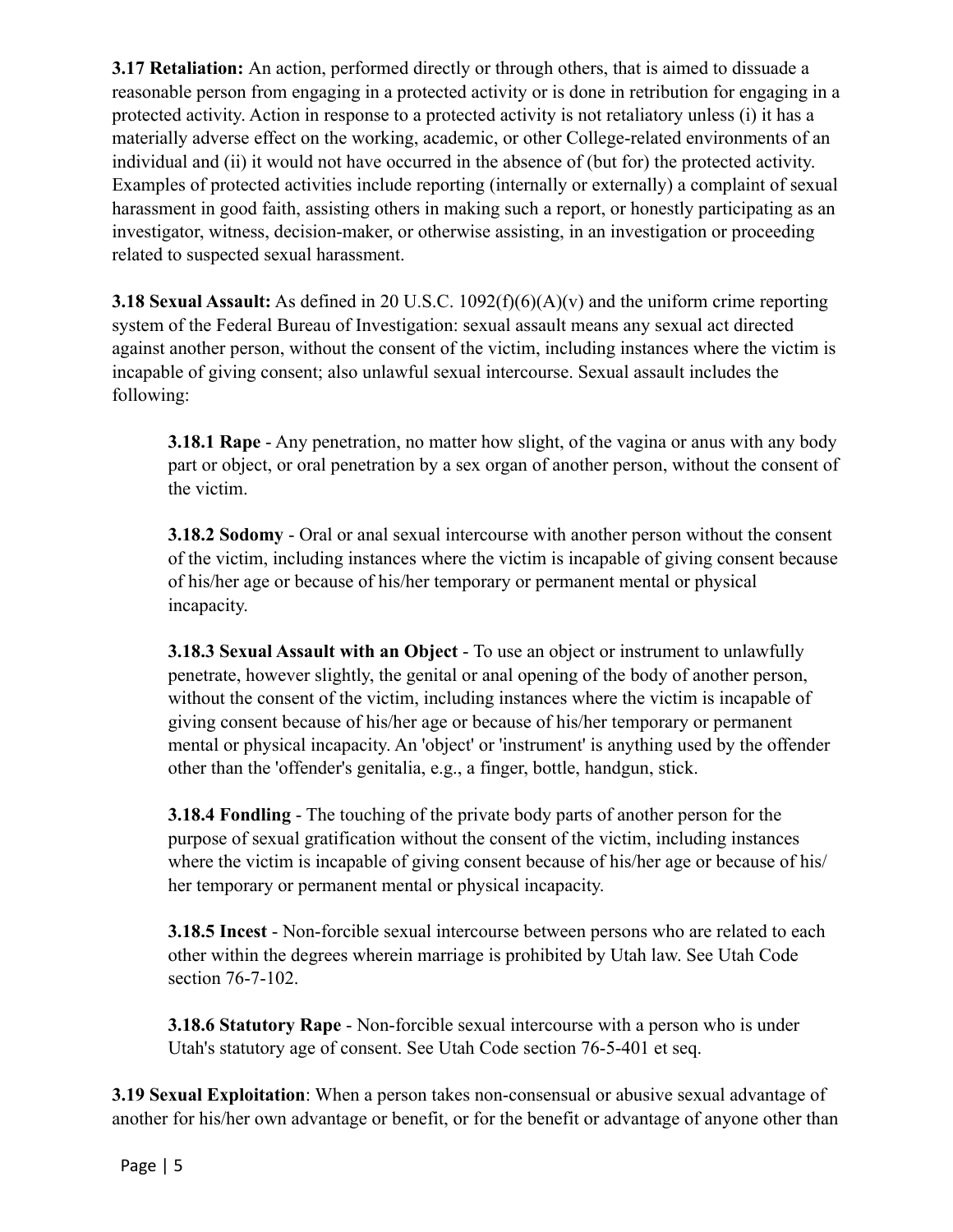the one being exploited, and that behavior does not otherwise constitute one of the other sexual misconduct offenses. Examples of sexual exploitation include, but are not limited to:

- Invasion of sexual privacy;
- Prostituting another person;
- Non-consensual video or audio-taping of sexual activity;
- Going beyond the boundaries of consent (such as letting your friends hide in the closet to watch you having consensual sex);
- Engaging in voyeurism;
- Knowingly transmitting an S.T.I. or H.I.V. to another person;
- Exposing one's genitals in non-consensual circumstances;
- Inducing another to expose their genitals.

**3.20 Sexual Harassment:** Conduct on the basis of sex that satisfies one or more of the following: (1) An employee of the College conditioning the provision of an aid, benefit, or service of the College on an individual's participation in unwelcome sexual conduct; (2) Unwelcome conduct determined by a reasonable person to be so severe, pervasive, and objectively offensive that it effectively denies a person equal access to the College education program or activity; or (3) "sexual assault," "dating violence," "domestic violence," or "stalking".

**3.21 Stalking:** As defined in 34 U.S.C. 12291(a)(30): engaging in a course of conduct directed at a specific person that would cause a reasonable person to (A) fear for their safety or the safety of others; or (B) suffer substantial emotional distress.

**3.22 Supportive Measures:** Non-disciplinary, non-punitive individualized services offered as appropriate, as reasonably available, and without fee or charge to the Complainant or the Respondent before or after the filing of a formal complaint or where a violation is reported but no formal complaint has been filed. Such measures are designed to restore or preserve equal access to the College's education program or activity without unreasonably burdening the other Party, including measures designed to protect the safety of all parties, or the College's educational environment, or to deter sexual harassment. Supportive measures may include counseling, extensions of deadlines or other course-related adjustments, modifications of work or class schedules, campus escort services, mutual restrictions on contact between the parties, changes in work or housing locations, leaves of absence, increased security and monitoring of certain areas of the campus, and other similar measures. The College must maintain as confidential any supportive measures provided to the Complainant or Respondent, to the extent that maintaining such confidentiality would not impair the ability of the College to provide the supportive measures. The Title IX Coordinator is responsible for coordinating the effective implementation of supportive measures.

**3.23 Title IX Coordinator:** The College designated and authorized employee to coordinate its efforts to comply with its responsibilities under Title 34 of the Code of Federal Regulations, part 106. Includes a designee of the Title IX Coordinator, where the designated Coordinator may not be available.

**3.24 College Community Members:** All persons employed by or affiliated with the College and persons participating in any College program or activity, including but not limited to trustees, advisory board members, administrators, faculty, staff, students, independent contractors,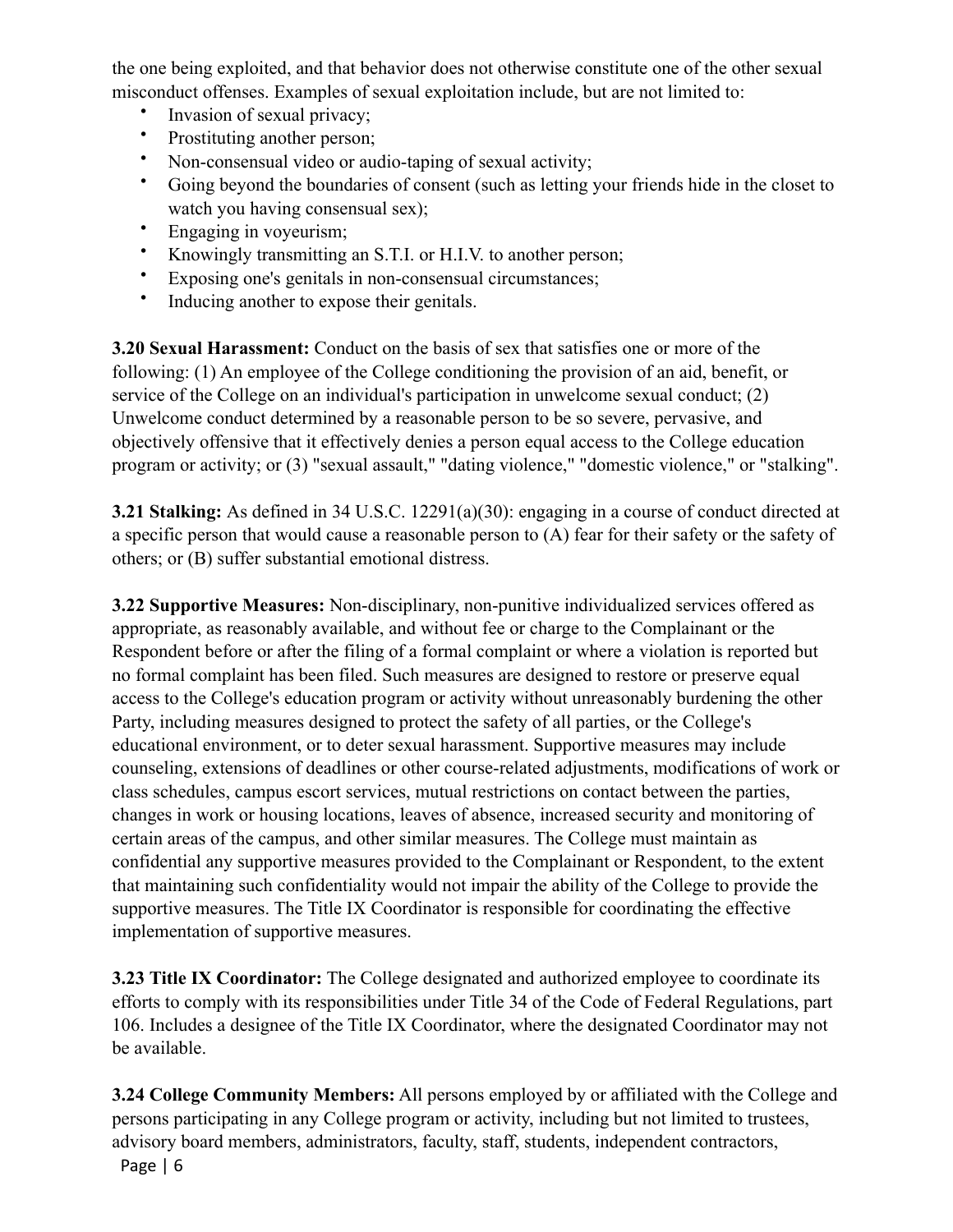volunteers, and guests or visitors to any the College campus or any property owned or leased by the College.

# **Section 4 – Sex Discrimination, Sexual Harassment, and Retaliation Prohibited**

**4.1 Scope of Policy:** This Policy applies to all employees of the College and any persons participating, or attempting to participate, in any College Program or Activity, which includes Students of the College. To the extent that any other College policies address the topics covered in this Policy, this Policy shall be first applied when appropriate. But other College policies or other law may then be applied, such as Title VII or College discipline policies.

**4.1.1** In cases involving only employees that do not meet the jurisdictional requirements of Title IX, under 34 C.F.R part 6, the College may choose to handle the concern under Title VII of the Civil Rights Act of 1964 (Title VII) or pursuant to other College policies and consistent with those procedures.

**4.1.2** In cases involving students that do not meet the jurisdictional requirements of Title IX, the College may choose to handle the concern under other College policies, including the Student Code of Conduct and consistent with those procedures.

**4.2 Policy:** The College does not discriminate on the basis of sex in the education programs or activities that it operates, as required by Title IX and 34 C.F.R. part 106 and other applicable or successor laws, rules, and regulations. The requirement not to discriminate in education programs or activities extends to admission and employment. Inquiries about the application of Title IX and its regulations to the College may be referred to the Title IX Coordinator, to the Department of Education, Office for Civil rights, or both. The College prohibits sex discrimination, sexual harassment, and retaliation, as defined herein. Violations of this Policy include but are not limited to acts or attempts of dating and relationship violence; domestic violence; discrimination based on sex, pregnancy, pregnancy-related conditions, sexual orientation, gender identity, or gender expression; hostile environment based on sex, pregnancy, pregnancy-related conditions, sexual orientation, gender identity, or gender expression (including intimidation and hazing/bullying); sexual harassment; sexual assault (including non-consensual sexual contact or non-consensual sexual intercourse); sexual exploitation (including engaging in sexual trafficking); and stalking.

**4.3 Consent:** All participants in sexual activity are responsible for ensuring that they have the consent of all involved to engage in sexual activity. Any individual who engages in sexual activity without receiving clear, knowing, and voluntary consent, or in which one of the parties withdraws consent at any point but is forced to participate, has violated this Policy. Sexual activity with someone deemed unable to grant clear, knowing, and voluntary consent constitutes a violation of this Policy. This includes, but is not limited to, individuals who are:

**4.3.1** Mentally and/or physically incapacitated for any reason (such as by mental or physical disability; lack of sleep; alcohol; illegal drugs, date-rape or prescription drug use; unconsciousness; blackout; or involuntary physical restraint);

**4.3.2** Forced to give consent in any way, including but not limited to by coercion, Page | 7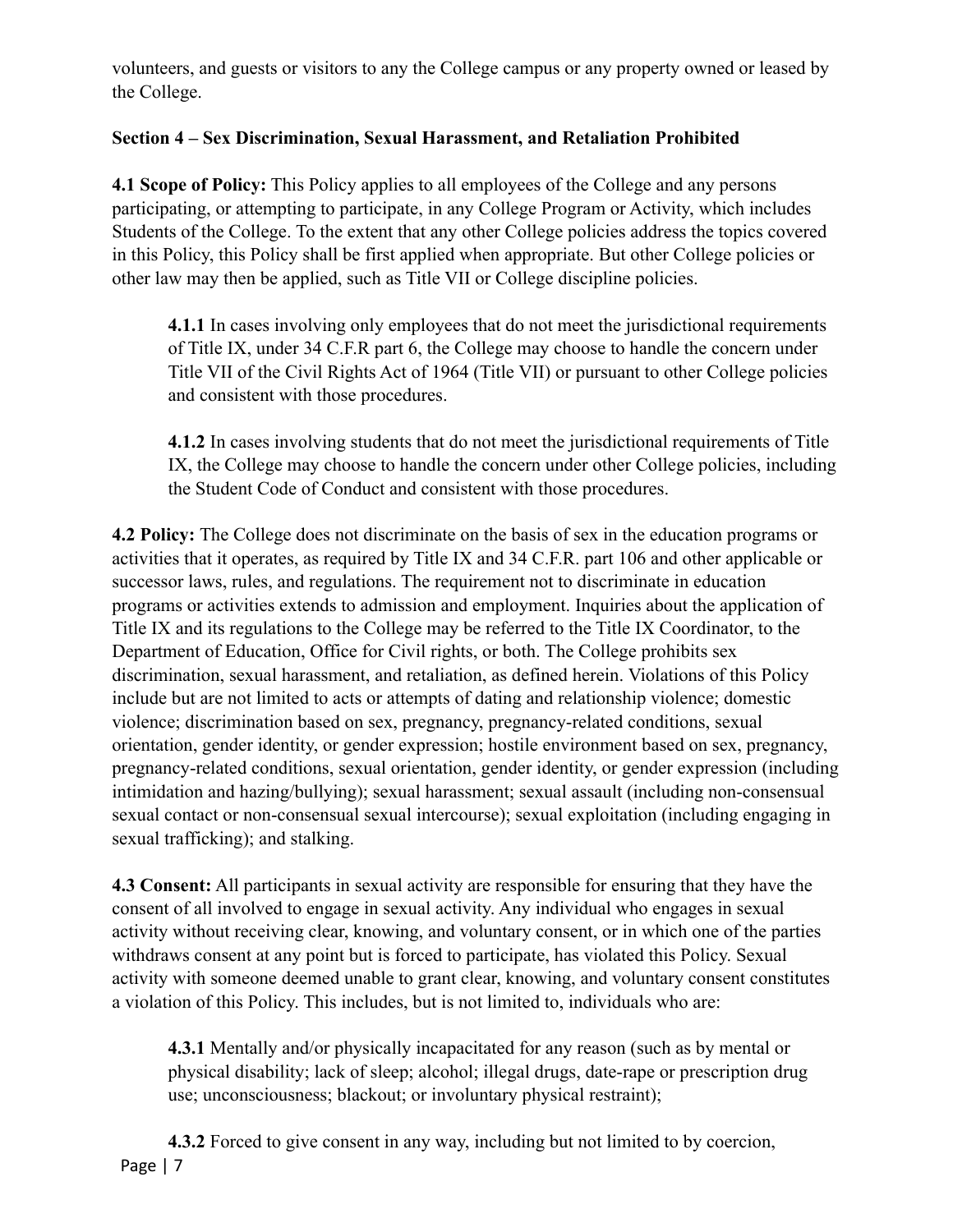intimidation, duress, deception, threats, implied threats, and/or physical force.

**4.3.3** Consent to any one form of sexual activity does not automatically imply consent to any other form of sexual activity. Past consent to sexual activity does not imply ongoing future consent. The current or past existence of a relationship does not imply consent. Whether an individual has taken advantage of a position of authority over an alleged victim may be a factor in determining consent or coercion.

**4.4 Sexual Conduct with Subordinate Employees or Students**: Employees shall not engage in sexual conduct with subordinate students or employees, as stated in College Policy #309. The purpose of this restriction is to prohibit the abuse of power by employees and the exploitation of subordinate students or employees. That Policy applies regardless of whether there is a violation of this Policy.

**4.5 Retaliation Prohibited:** Neither the College nor any member of the College community may Retaliate against any individual for the purpose of interfering with any right or privilege secured by Title IX or this Policy, or because the individual has made a good faith report or complaint, or their good faith participation in an investigation, proceeding, or hearing under or related to this Policy.

**4.5.1** Any retaliatory threat or act of violence against victims or witnesses of sexual violence, moreover, is a third-degree felony under Utah Code § 53B-28-304 and may be subject to criminal prosecution.

**4.5.2** Complaints alleging retaliation may be filed according to the grievance procedures for sex discrimination under this Policy.

**4.6** Nothing in this Policy shall be interpreted as diminishing any party's rights protected under the United States Constitution or employee rights under Title VII of the Civil Rights Act of 1964 to be free from discrimination on the basis of race, color, religion, sex, and national origin or other protected categories.

### **Section 5 – Title IX Notification**

**5.1** The College must notify the College Community, of:

**5.1.1** The name or title, office address, electronic mail address, and telephone number of the employee designated as the Title IX Coordinator.

**5.1.2** The nondiscrimination policy statement contained in section 4 of this Policy, the Colleges' grievance procedures and grievance process, including how to report or file a complaint of sex discrimination, how to report or file a formal complaint of sexual harassment, and how the College will respond.

**5.1.3** The College must prominently display the contact information and policy statement described in 5.1 on its website and in each handbook or catalog that it makes available to the College Community.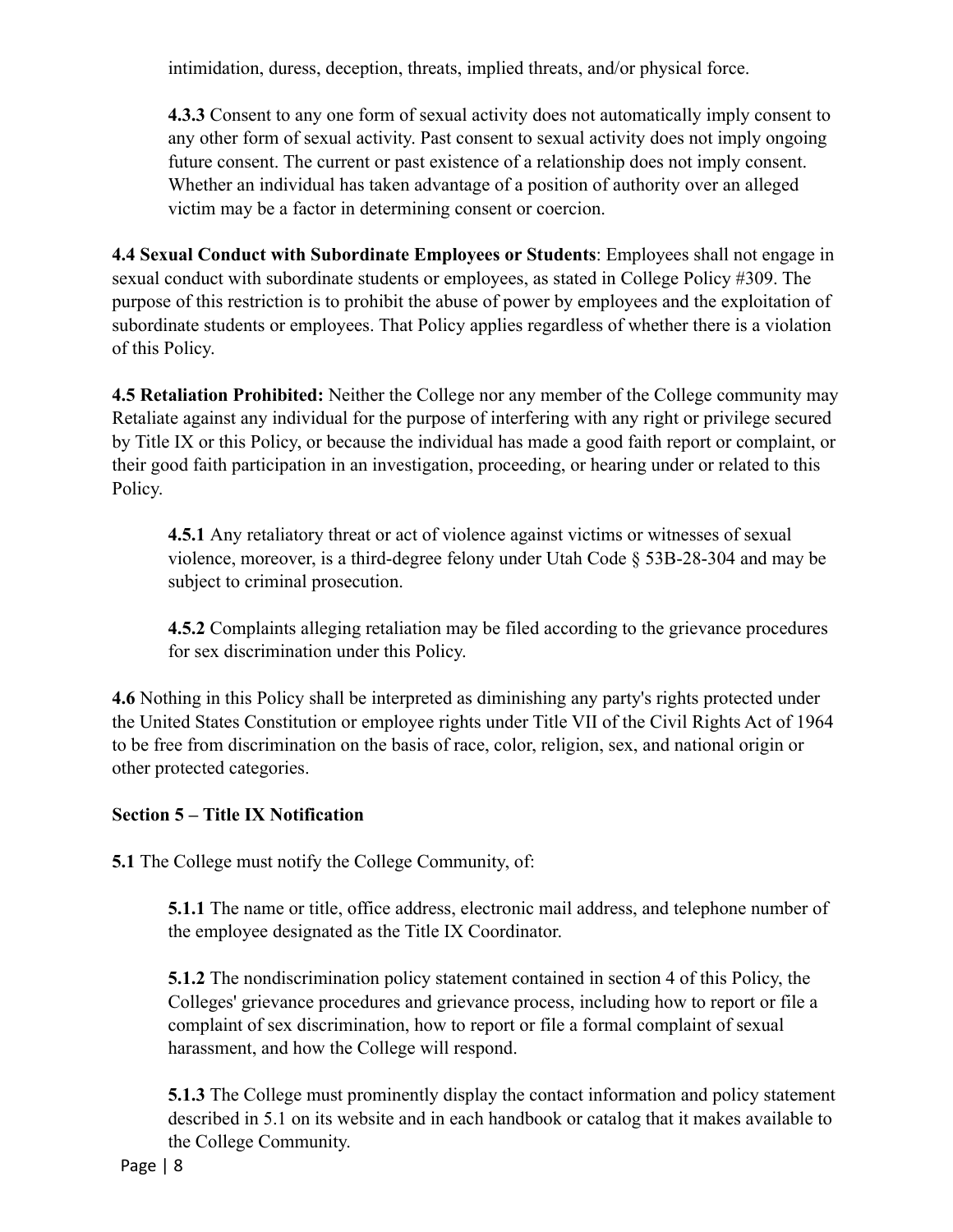**5.1.4** Notification of those who are not students or employees may be accomplished by posting the information on the College's website.

## **Section 6** – **Reporting**

**6.1 How to Report:** Any person may report sex discrimination, including sexual harassment (whether or not the person reporting is the person alleged to be the victim of conduct that could constitute sex discrimination or sexual harassment), to the Title IX Coordinator using any of the following methods: in person, by mail, by telephone, e-mail or any other means that result in the Title IX Coordinator receiving the person's oral or written report. The contact information and mailing address of the Title IX Coordinator may be found on the College's website.

**6.2 Who Must Report:** The following employees are officials with authority to institute corrective measures who must report sexual harassment or other sex discrimination to the Title IX Coordinator:

**6.2.1** The President and all employees reporting directly to the President;

**6.2.2** All supervisors, when reports concern their direct or indirect subordinates as potential Complainants or Respondents;

**6.2.3** The Provost, all employees who report directly to the Provost, and all college deans when reports concern students as potential Complainants or Respondents.

**6.3 Reports of Minor Abuse:** Consistent with Utah Code section 62A-4a-403, anyone who reasonably suspects any incident of sexual harassment or abuse involving a minor shall immediately report to campus police or the local police department. Employees who become aware of allegations involving a minor shall notify the Title IX Coordinator and their supervisor that they have reported the allegation to the police.

**6.4 Who May Not Report**: Licensed mental health counselors and medical professionals working within the scope of their license, or designated advocates authorized by the Title IX Coordinator, generally may not report incidents of sexual harassment except with written consent or in instances of imminent danger or when the victim is a minor or vulnerable adult.

### **Section 7** – **Confidentiality**

**7.1** The College must maintain as confidential any supportive measures provided to the Complainant or Respondent, to the extent that maintaining such confidentiality would not impair the College's ability to provide supportive measures.

**7.2** The College will otherwise keep Title IX matters confidential to the extent possible and consistent with the law.

### **Section 8** – **Training**

Page | 9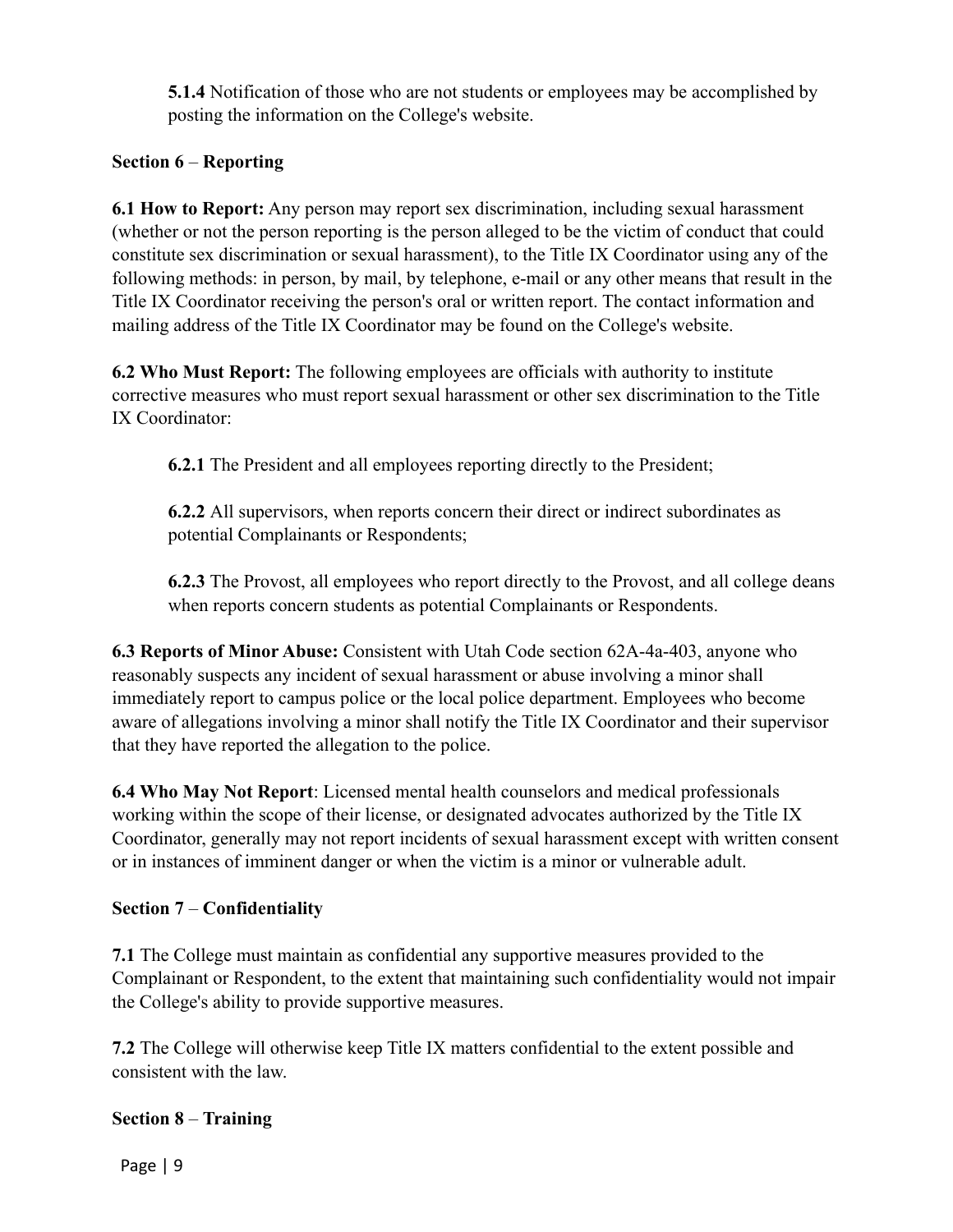8.1 The College shall train or request training documentation of Title IX Coordinators, investigators, decision-makers, and any person who facilitates an Informal Resolution process on the definition of sexual harassment, the scope of the College's education program or activity, how to conduct an investigation and grievance process including live hearings, appeals, Informal Resolution processes, and how to serve impartially, including by avoiding prejudgment of the facts at issue, conflicts of interest, and bias.

**8.1.1** Training materials must not rely on sex stereotypes and must promote impartial investigations and adjudications of formal complaints of sexual harassment.

**8.2** The College will train decision-makers on how to determine issues of relevance of questions and evidence, including when questions and evidence about the Complainant's sexual predisposition or prior sexual behavior are not relevant, on evidentiary standards, and on live hearing procedures.

**8.3** The College must ensure that investigators receive training on issues of relevance to create an investigative report that fairly summarizes relevant evidence.

**8.4** The College will provide training to the Title IX Coordinator(s), the hearing officer(s), and other necessary parties on all technology to be used in Live Hearings.

8.5 All materials used to train Title IX Coordinators, investigators, decision-makers, and any person who facilitates an Informal Resolution process must be made publicly available on the College's website.

# **Section 9** – **Recordkeeping**

1. The Title IX Office must maintain the following records for seven years:

**9.1.1.** Each sexual harassment investigation including any determination regarding responsibility and any audio or audiovisual recording or transcript required by this Policy;

**9.1.2.** Any disciplinary sanctions imposed on a Respondent;

**9.1.3.** Any remedies provided to the Complainant designed to restore or preserve equal access to the College's education program or activity;

**9.1.4.** Any appeal and the result; any Informal Resolution and the result;

**9.1.5.** All materials used to train Title IX Coordinators, investigators, decision-makers, and any person who facilitates an Informal Resolution process.

**9.2** For each report to the Title IX Coordinator of sexual harassment in a College education program or activity against a person in the United States, the Title IX Office must create, and maintain for seven (7) years, records of any actions, including any supportive measures, taken in response to a report or formal complaint of sexual harassment. In each instance, the Title IX Page | 10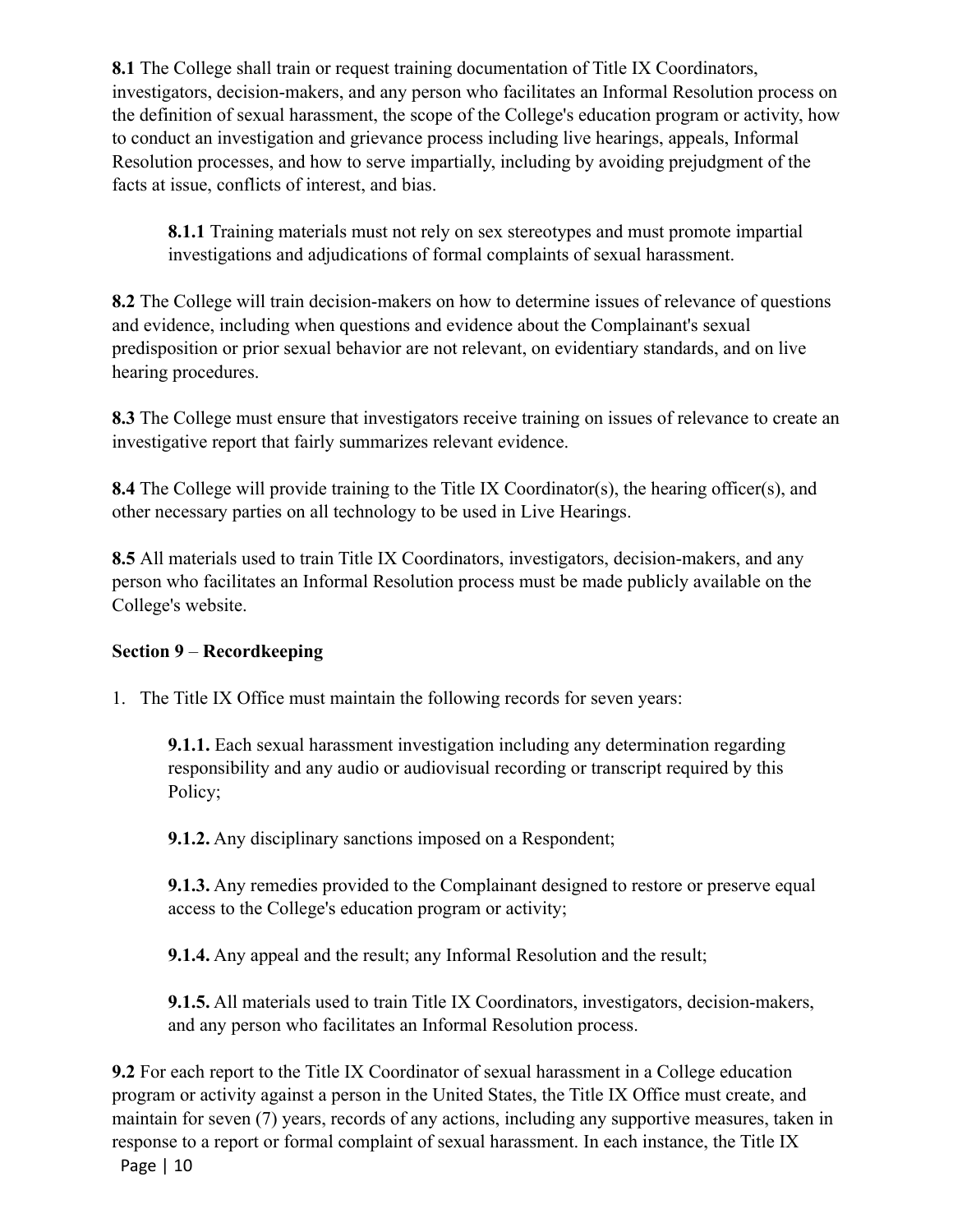Office must document the basis for its conclusion that its response was not deliberately indifferent, and document that it has taken measures designed to restore or preserve equal access to the College 's education program or activity. If the College does not provide a Complainant with supportive measures, then the Title IX Office must document the reasons why such a response was not unreasonable in light of the known circumstances. The documentation of certain bases or measures does not limit the College in the future from providing additional explanations or detailing additional measures taken.

## **Section 10** – **Preliminary Review of Reports and Formal Complaints**

**10.1 Scope and Applicability of These Procedures:** All reports and formal complaints of sex discrimination, sexual harassment, and retaliation, as defined in this Policy, are subject to the procedures outlined in this section.

# **10.2 Preliminary Review of Reports of Sexual Harassment:**

**10.2.1 General Response:** Upon receiving a report of sexual harassment, the Title IX Coordinator shall promptly contact the Complainant to (1) discuss the availability of supportive measures, (2) consider the Complainant's wishes with respect to supportive measures, (3) inform the Complainant of the availability of supportive measures with or without the filing of a formal complaint, and (4) explain the process for filing a formal complaint.

**10.2.2 Emergency Removal of a Student**: The Title IX Coordinator may if appropriate in their professional judgment, refer the matter to the College's CARe Team to assess whether a Respondent should be removed from the College's education programs or activities on an emergency basis. If referred before ordering removal, the CARe Team must undertake an individualized safety and risk analysis, determine that an immediate threat to the physical health or safety of any student or other individual arising from the allegations of sexual harassment justifies removal, and provide the Respondent with notice and an opportunity to challenge the decision immediately following the removal.

**10.2.3 Employee Leave:** An employee Respondent may be placed on administrative leave in accordance with College policy.

**10.2** The Title IX Coordinator must further assess the reported conduct for any Clery obligations, including the issuance of a timely warning, and report to campus or local law enforcement when necessary.

### **10.3 Grievance Process General Principles:**

**10.3.1** Complainants, Respondents, and witnesses shall be treated equitably and with respect throughout the grievance proceedings.

**10.3.1.1** The College will evaluate all relevant evidence - both inculpatory and exculpatory - objectively and determine credibility without respect to a person's status as Complainant, Respondent, or witness.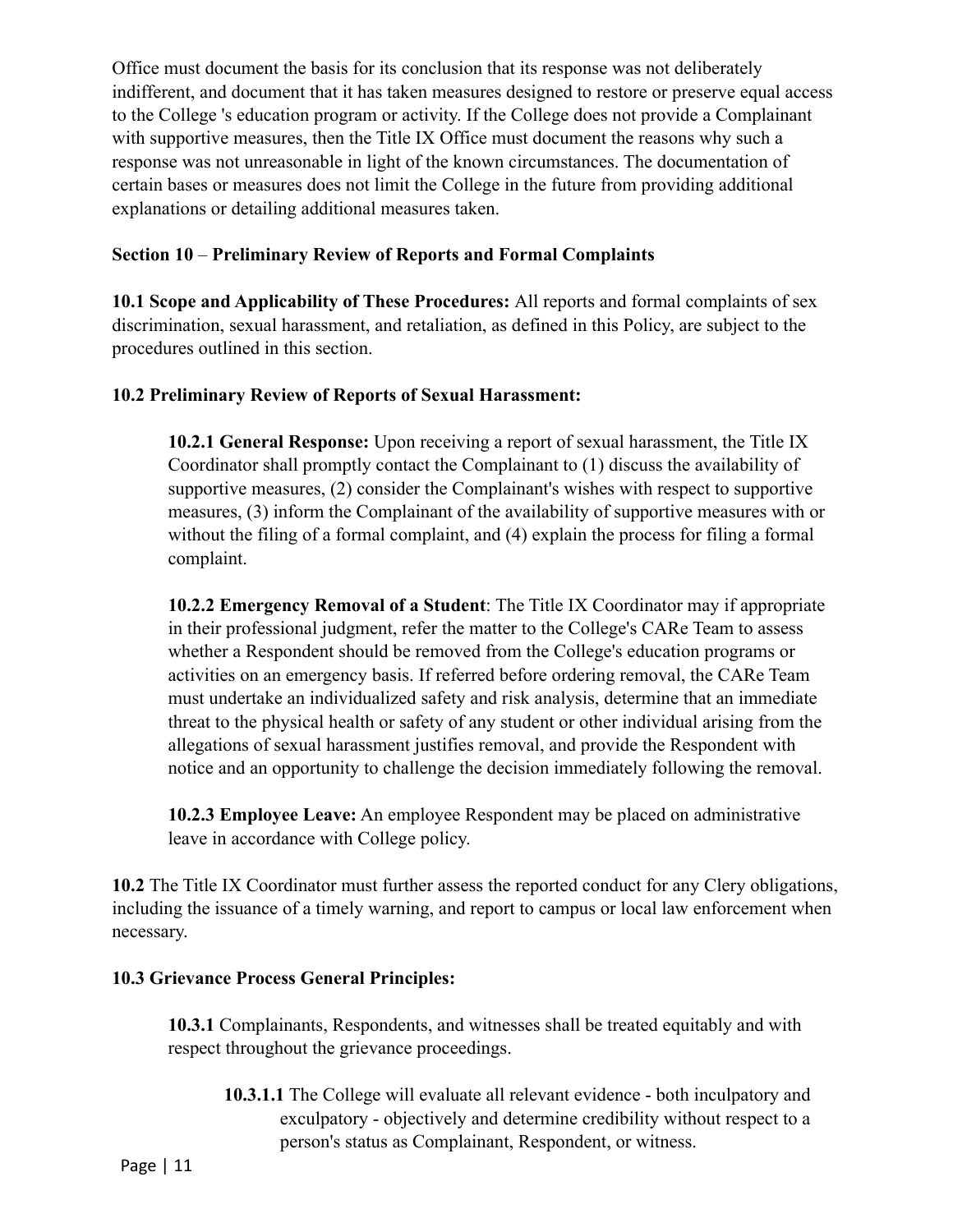**10.3.2** Deadlines and timeframes provided in this Policy may be extended for a good cause with written notice to the parties including the reason for the extension. Good cause may include considerations such as the unavailability of a party, a party's advisor, or witness; concurrent law enforcement activity; or the need for language assistance or an accommodation of disabilities.

**10.3.2.1** Parties may submit a request for a temporary delay to the Title IX Coordinator. Any request for a temporary delay or limited extension should include a good cause statement and the reason(s) for the request. If no good cause is found or other considerations predominate, the Title IX Coordinator may deny the requesting Party's request in writing.

**10.3.3** Any person designated as a Title IX Coordinator, Investigator, or decision-maker shall be free of conflict of interest or bias for or against Complainants or Respondents generally or individually.

**10.3.4** Respondents, Complainants, and witnesses shall not knowingly make materially false statements or knowingly submit materially false information during the grievance process. However, a determination regarding responsibility alone is not sufficient to conclude that any individual proffered a material falsehood.

**10.3.5** Complainants and Respondents shall have supportive measures made available and be given the opportunity to request modifications necessary for physical and/or emotional safety.

**10.4 Formal Complaint:** A formal complaint is a document filed by a Complainant or signed by the Title IX Coordinator alleging sex discrimination, sexual harassment, or retaliation. A formal complaint may be filed by a Complainant who is participating in or attempting to participate in an education program or activity of the College at the time of filing the formal complaint.

**10.4.1** A formal complaint shall be filed with the Title IX Coordinator in person, by mail, or by electronic mail, by using the contact information posted for the Title IX Coordinator. The College shall maintain and supply a form to be used for formal complaints.

**10.4.2** The formal complaint shall contain written notice of the allegations of sex discrimination, sexual harassment, or retaliation, including a concise statement describing the incident, when and where the misconduct occurred, why the Complainant believes it violates the College policy, and a proposed resolution. The Complainant shall be instructed to provide and preserve all corroborating or potentially relevant evidence in any format, list potential witness names, and sign the statement. From this information, the Title IX Coordinator shall prepare a Notice of Investigation as defined in Section 12.3.

**10.4.3** By filing a formal complaint, the Complainant is giving consent for the Title IX Coordinator, designated deputy coordinators, and/or investigators to discuss the Page | 12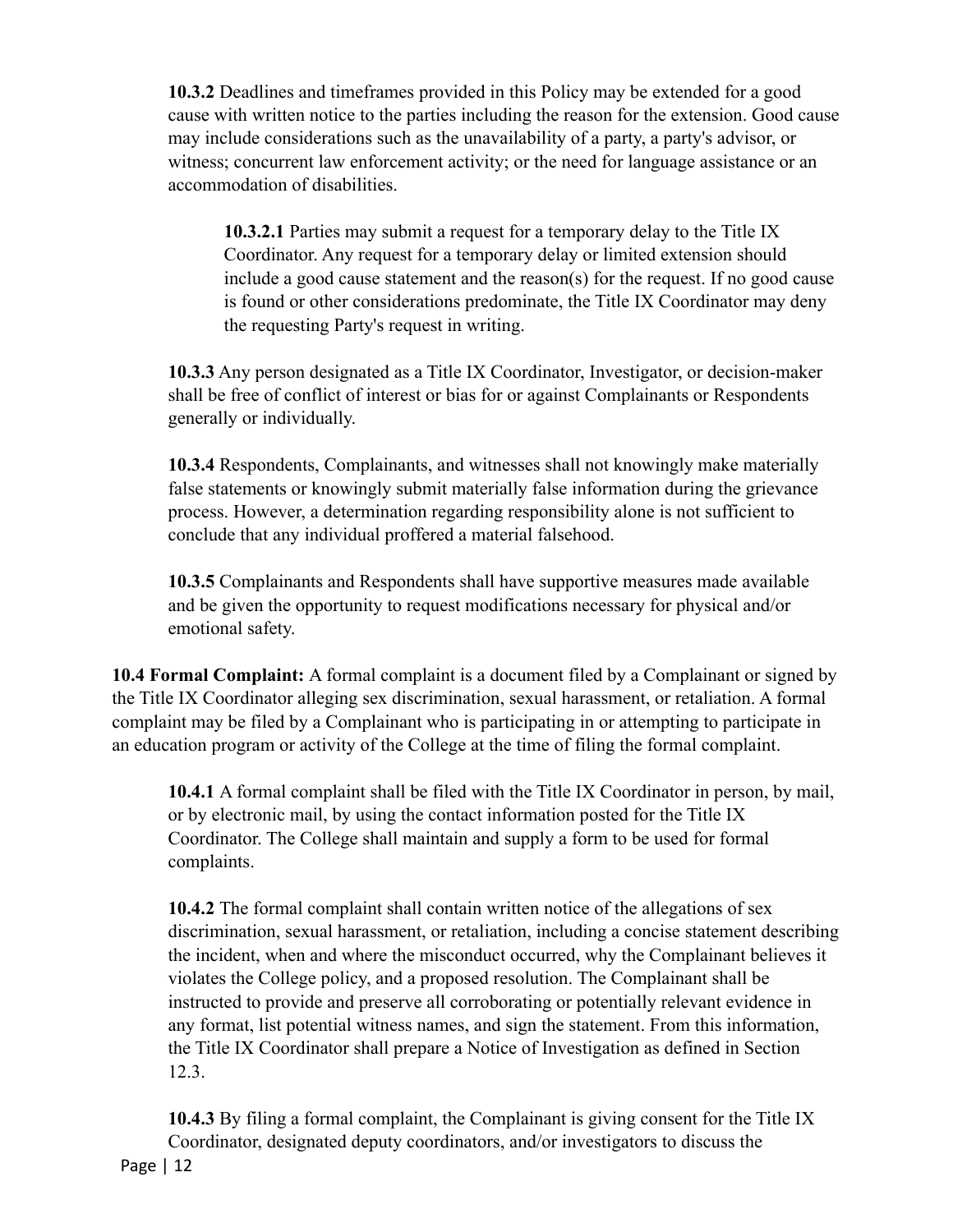information provided with other persons, including the Respondent, who may have relevant factual knowledge of the circumstances of the complaint, and is authorizing the collection and examination of all records and other documentation relevant to the complaint.

**10.4.4** The Title IX Coordinator may independently initiate a formal complaint and investigation if necessary to provide safe and non-discriminatory educational programs and activities unless doing so would be unreasonable in light of the known circumstances. The Title IX Coordinator may consider a variety of factors, including a pattern of alleged misconduct by a particular Respondent, in deciding whether to sign a formal complaint. When the Title IX Coordinator signs a formal complaint, the Title IX Coordinator is not a Complainant or otherwise a party under this Policy and must remain free of bias or conflict of interest with respect to any party. In this situation, the Complainant is treated as a party, though their right to not participate is protected.

**10.4.5 Consolidation of Formal Complaints:** The College may consolidate formal complaints against more than one Respondent, or by more than one Complainant against one or more Respondents, or by one Party against the other party, where the allegations of sexual harassment arising out of the same or similar facts or circumstances.

**10.4.6 Mandatory Dismissal of the Formal Complaint:** The College must investigate all allegations in a formal complaint unless the conduct alleged in the formal complaint:

**10.4.6.1** Would not constitute sexual harassment as defined in this Policy even if proved;

**10.4.6.2** Did not occur in the College's education programs or activities; or

**10.4.6.3** Did not occur against a person in the United States.

**10.4.7** If the conduct falls within the criteria outlined in 10.4.6, the Title IX Office must dismiss the formal complaint or any allegations therein with regard to that conduct for the purposes of Title IX; such dismissal does not preclude action under another provision of College policy, rules or regulations.

**10.4.8 Voluntary Dismissal of the Formal Complaint:** The Title IX Office may dismiss the formal complaint or any allegations therein, if at any time during the investigation or Hearing:

**10.4.8.1** A Complainant notifies the Title IX Coordinator in writing that the Complainant wants to withdraw the formal complaint or any allegations therein;

**10.4.8.2** The Respondent is no longer enrolled or employed by the College; or

**10.4.8.3** Specific circumstances prevent the College from gathering evidence sufficient to reach a determination as to the formal complaint.

.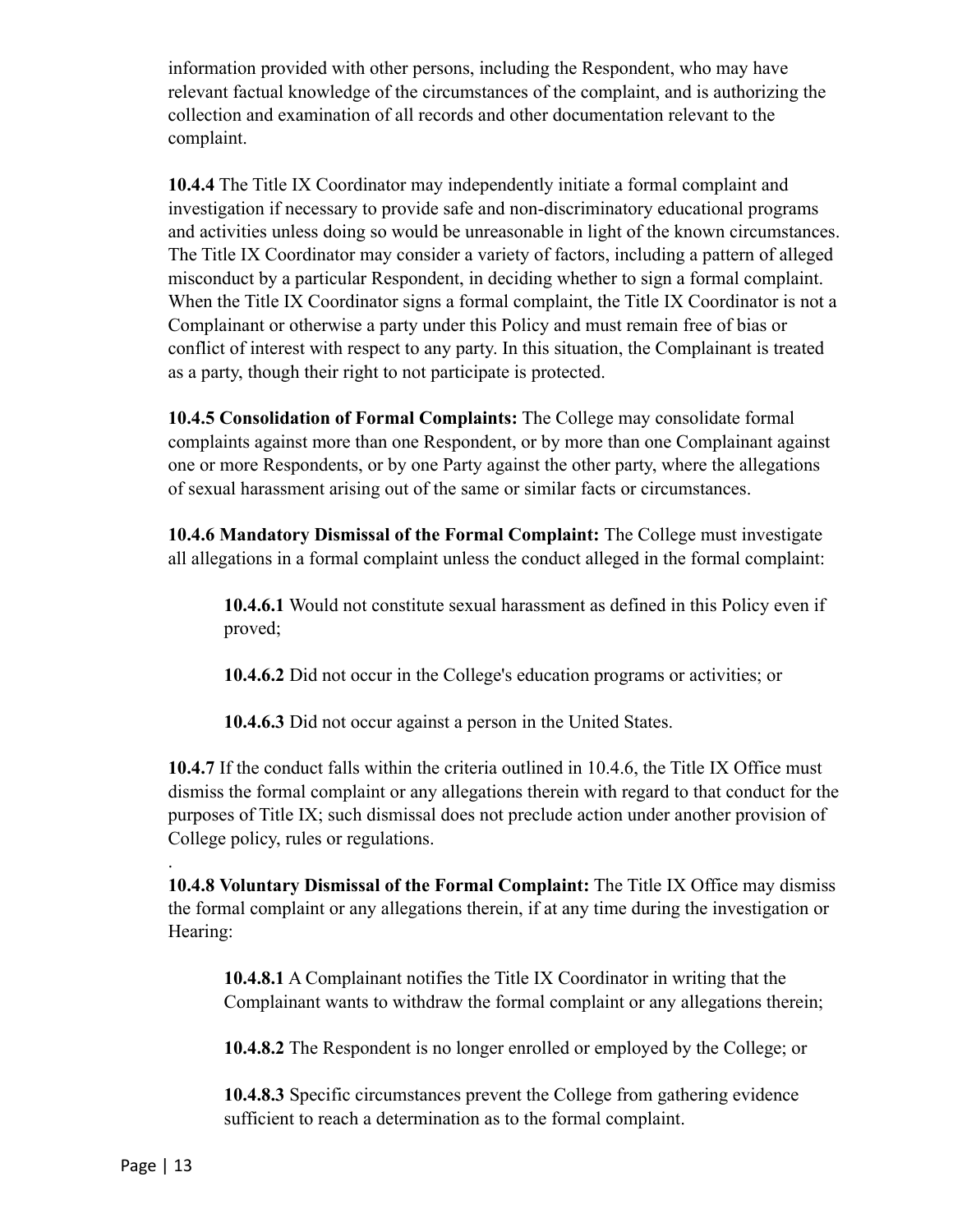**10.4.9** Upon a mandatory or voluntary dismissal of the formal complaint, the Title IX Coordinator shall promptly send written notice of the dismissal and the reason(s) therefor simultaneously to the parties.

**10.4.10** Any party may appeal the dismissal of a formal complaint in accordance with section 15 of this Policy

**10.4.11** If the complaint is dismissed under Title IX regulations 34 C.F.R. Part 106, the College may investigate the alleged sexual misconduct for a possible violation of the College's Discrimination Policy.

## **Section 11 – Informal Resolution**

**11.1** For matters that proceed after the filing of a Formal Complaint, the College may offer an Informal Resolution process after a formal complaint is filed. Informal Resolution may include a limited inquiry into the facts but typically does not include an investigation. Informal Resolution should be flexible enough to meet the needs of each case and may include mediating an agreement between the parties, separating the parties including no-contact orders, referring a party or both parties to a counseling program, negotiating an agreement for disciplinary action, conducting targeted preventive education and training programs, or providing remedies for the individual harmed by the offense.

**11.2** The College is not obligated to offer or facilitate informal resolutions. Because each case is different, the Title IX Coordinator shall determine whether a formal complaint of sexual harassment, discrimination, or retaliation is appropriate for informal resolution. If the allegation falls under Title IX and involves a staff or faculty member of the College, Informal Resolution will not be permitted.

**11.3** Participation in the Informal Resolution process is voluntary; the College may not require either Party to engage in Informal Resolution as a condition of enrollment or employment or enjoyment of any other right, waiver of the right to investigation and adjudication of formal complaints of sexual harassment. Either Party has the right to withdraw from the Informal Resolution process prior to coming to a final agreement and resume the formal investigation.

**11.4** When offering an Informal Resolution process, the Title IX Coordinator shall provide to the parties a written notice disclosing: the allegations, the requirements of the Informal Resolution process including the circumstances under which it precludes the parties from resuming a formal complaint arising from the same allegations that at any time prior to agreeing to a resolution, any party has the right to withdraw from the Informal Resolution process and resume the grievance process with respect to the formal complaint, and any consequences resulting from participating in the Informal Resolution process, including the records that will be maintained or could be shared. The Title IX Coordinator shall obtain the 'parties' voluntary, written consent to the Informal Resolution process before proceeding.

**11.5** The College shall endeavor to conclude informal resolutions promptly and shall keep a written record of all Informal Resolution efforts in accordance with section 9 of this Policy.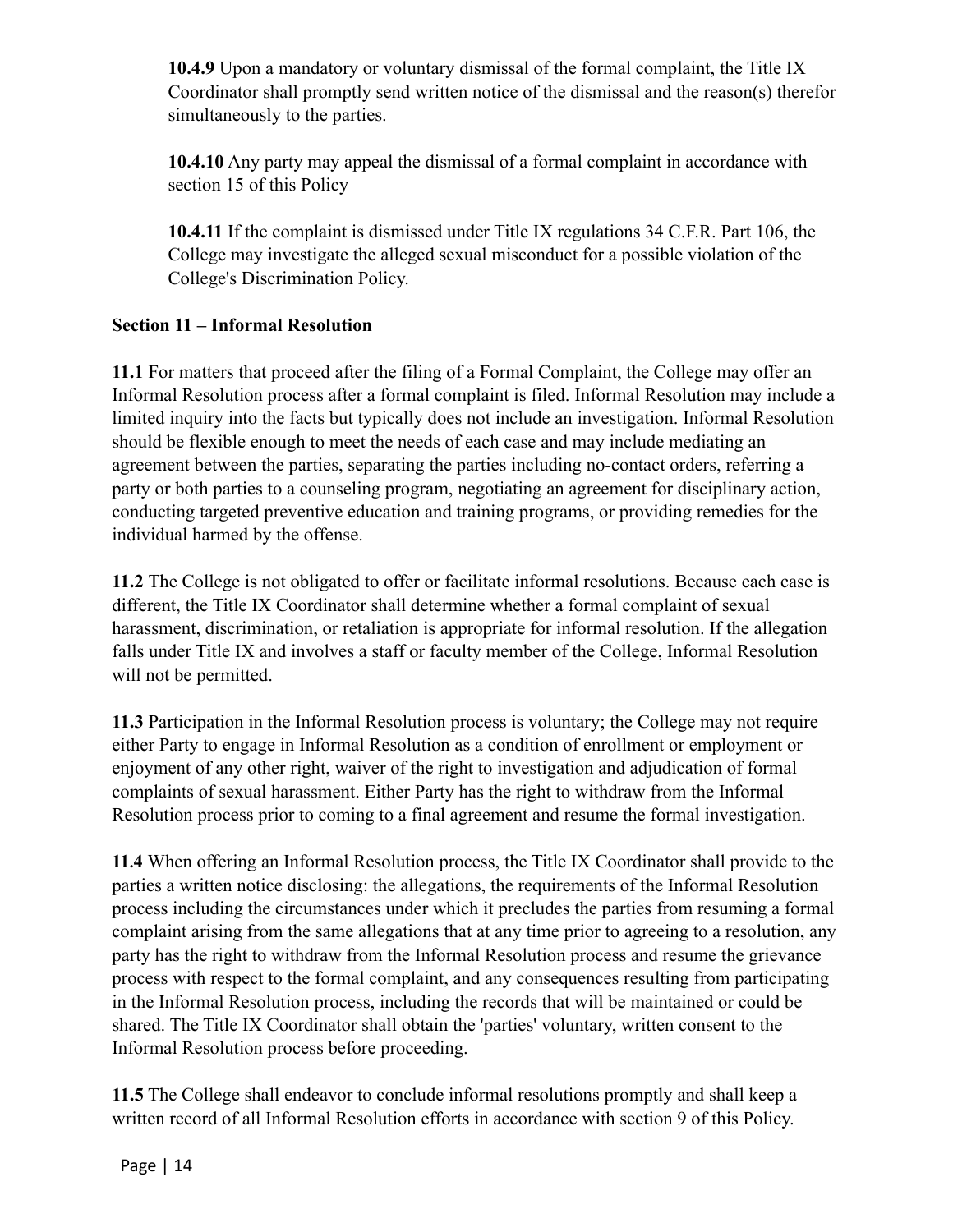**11.6** After concluding the Informal Resolution of a complaint, the Title IX Coordinator shall notify the Complainant and Respondent of the Resolution that was agreed upon.

### **Section 12 – Formal Investigations**

**12.1** If a Complainant files a formal complaint or the Title IX Coordinator signs a formal complaint, the College shall conduct a thorough, impartial investigation by interviewing witnesses, collecting documentary evidence, and preparing a written report of findings. When a Formal Complaint is filed, the Complainant consents to release their identity to the Respondent party. The purpose of the investigation is to establish whether there is a reasonable basis, based on a preponderance of the evidence, to conclude the Respondent violated this Policy. The College reserves the right to engage an outside investigator to conduct all or part of the investigation. Investigations under this Policy shall incorporate the following standards:

**12.1.1** The burden of proof and the burden of gathering evidence sufficient to reach a determination rests on the College and not on the parties.

**12.1.1.1** The College shall not access, consider, disclose, or otherwise use a party's records that are made or maintained by a physician, psychiatrist, psychologist, or other recognized professional or paraprofessional acting in the professional's or paraprofessional's capacity, or assisting in that capacity, and which are made and maintained in connection with the provision of treatment to the Party, unless the College obtains the Party's voluntary, written consent to do so for a grievance process under this Policy.

**12.1.2** The College shall presume the Respondent is not responsible for the alleged conduct until a determination regarding responsibility is made at the conclusion of the grievance process.

**12.1.3** The College will not restrict the ability of either Party to discuss the allegations under investigation or to gather and present relevant evidence. This section notwithstanding:

**12.1.3.1** Retaliation is prohibited. Attempts to alter or prevent a witness's or Party's testimony are forms of prohibited retaliation.

**12.1.3.2** Parties may be directed to cease communications with one another (i.e., a "no contact order").

**12.1.3.3** Parties' communications remain subject to state laws protecting against defamation and tortious invasions of privacy, such as intrusion upon seclusion, the publication of private facts, and false light claims.

**12.1.4** The College shall provide an equal opportunity for the parties to present witnesses, including fact and expert witnesses, and other inculpatory and exculpatory evidence.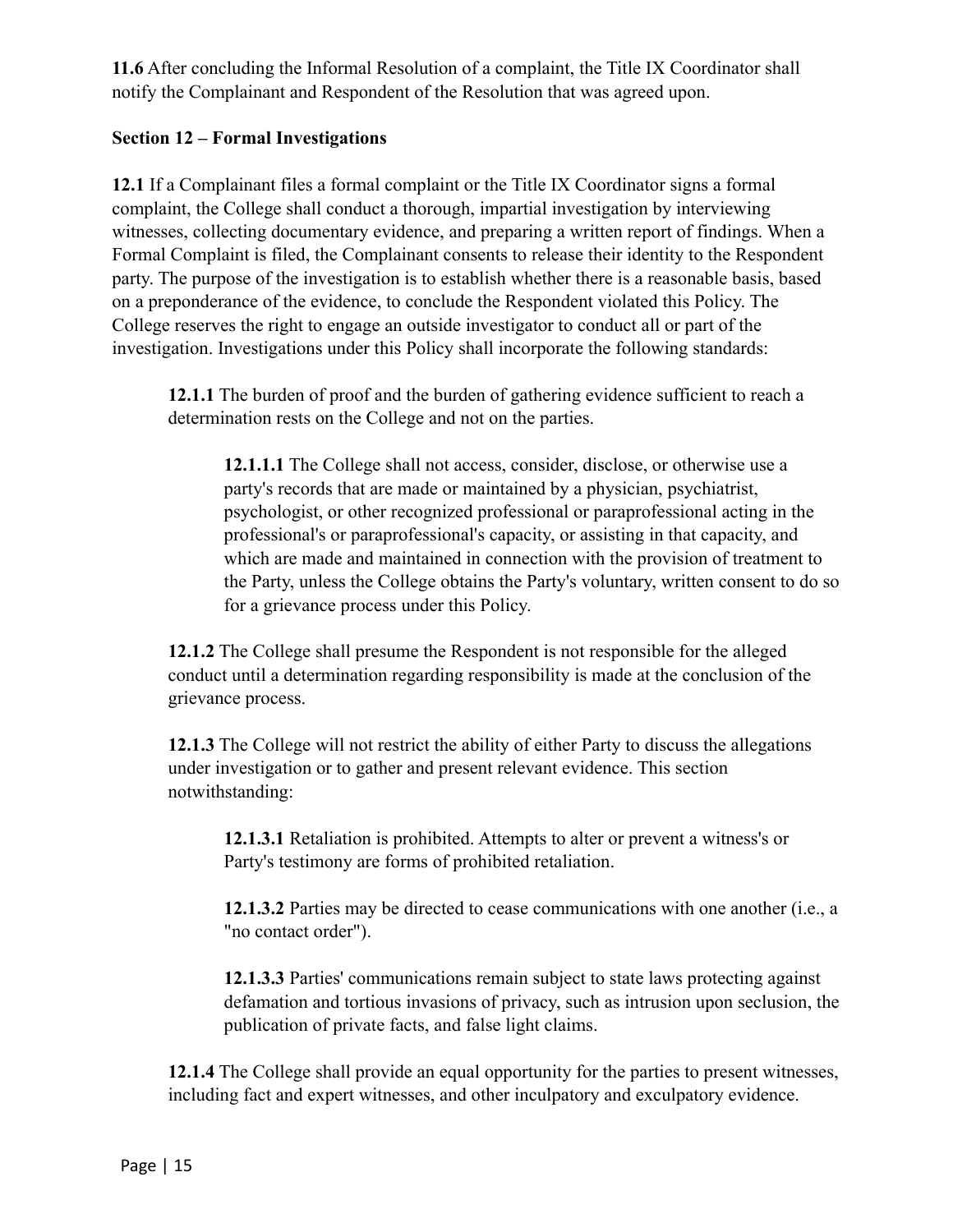**12.1.5** Investigators or others shall not question the Complainant or otherwise seek evidence regarding the Complainant's sexual predisposition or prior sexual conduct with anyone other than the Respondent(s).

**12.1.6** Parties may choose to be accompanied by an advisor of their choice, who may but need not be an attorney, to any related meeting or proceeding. The Advisor may not disrupt the meetings or other proceedings or speak on behalf of the Party, generally, the Advisor is limited to listening and quietly conferring with the Party. If an advisor is disruptive even after the warning, the Investigator may exclude them from meetings.

**12.1.7** At any time before or during the investigation, the Investigator may recommend that the College provide support measures for a party or witness. Any individual's intentional interference with support measures may be considered retaliatory and a separate violation of this Policy.

**12.1.8** If either Party fails to participate in the investigation, the Investigator (s) may make findings without the response of that Party, potentially leading to an unfavorable outcome for that Party, or the College may dismiss the case according to section 10.4.8 of this Policy.

**12.1.8 1** The College will provide to a party whose participation is expected or invited, written notice of the date, time, location, participants, and purpose of all hearings, investigative interviews, or other meetings, with sufficient time for the Party to prepare to participate.

**12.1.8.2** The College will provide each Party with equal opportunity to inspect and review any evidence obtained as part of the investigation that is directly related to the allegations raised in the formal complaint, including all inculpatory or exculpatory evidence, whether relied upon or not in reaching findings so that each Party can meaningfully respond to the evidence prior to the conclusion of the investigation.

**12.2** The Title IX Coordinator shall choose the Investigator (s), except in cases where the Title IX Coordinator or others involved in the investigation have a conflict of interest, in which case the College's Counsel shall select an internal or external impartial investigator(s).

**12.3** Upon initiating an investigation, the College shall provide the parties with a notice of investigation, and a copy of this Policy. A notice of investigation shall include statements informing the parties that the Respondent is presumed not responsible for the alleged conduct and that a determination of responsibility is made at the conclusion of the grievance process; that the parties may have an advisor of their choice, who may be, but is not required to be, an attorney, and who may inspect and review evidence; and inform the parties of any provision in the College's code of conduct that prohibits knowingly making false statements or knowingly submitting false information during a grievance process.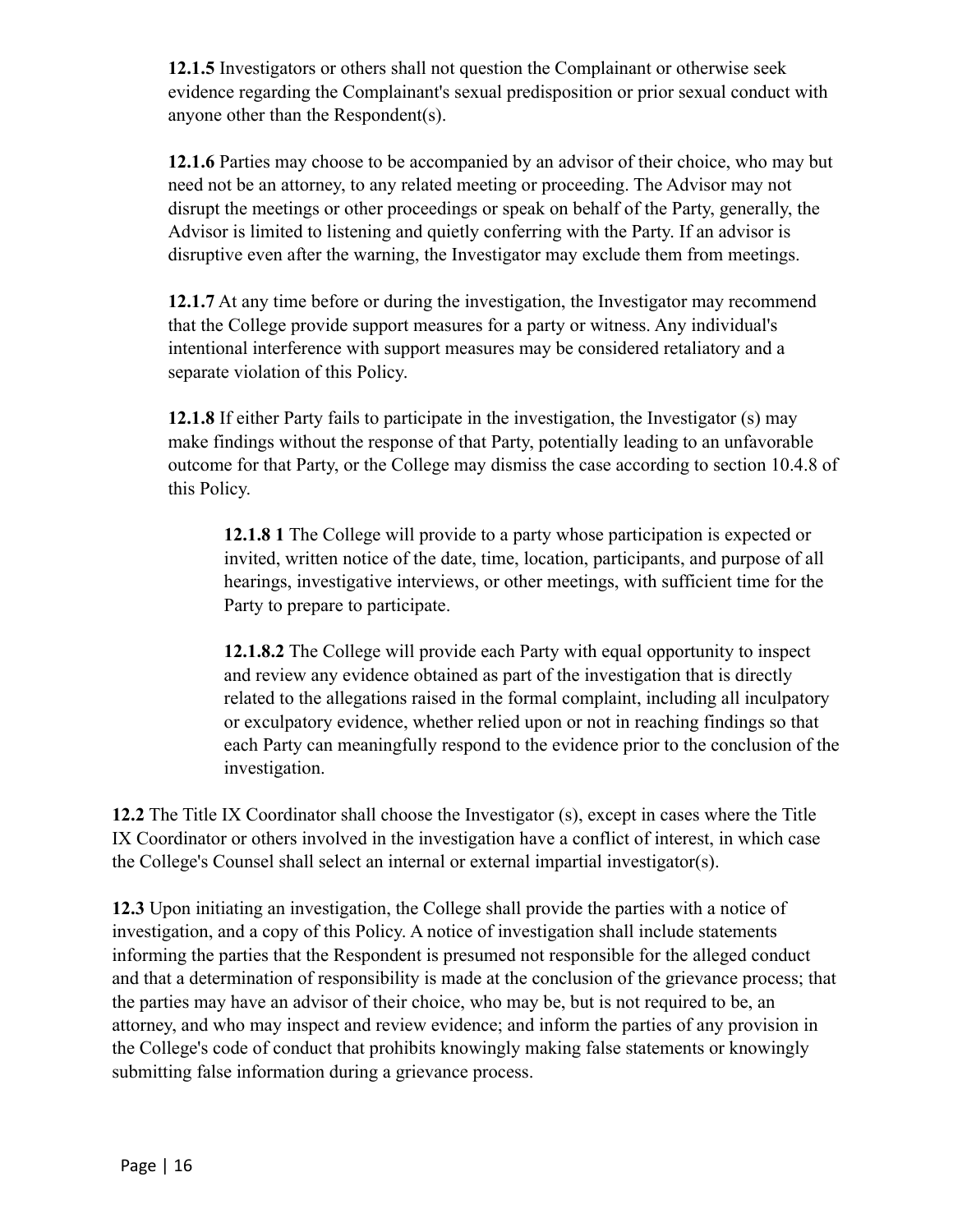**12.4** If, at any point during the investigation, the College determines a need to investigate allegations not included in the formal complaint, the College must provide notice of the additional allegations to the parties as known.

**12.5** Upon conclusion of the investigative fact-finding, the Investigator (s) shall prepare a draft report that summarizes the Complainant's allegations, and Respondent's responses, summarize the relevant evidence and the material witnesses supporting or opposing the allegation(s).

**12.6** Before the report is finalized, investigators will give Complainant and Respondent and their advisors' equal opportunity to review any evidence obtained as part of the investigation that is directly related to the allegations in the formal complaint, including the evidence upon which the College does not intend to rely in reaching a determination of responsibility, whether inculpatory or exculpatory, in electronic or hard copy format.

**12.7** The parties may submit a written response or information to the Investigator within ten (10) calendar days of the date of the notice of the opportunity to review the draft report and evidence. This is the parties' final opportunity to submit any additional information or witnesses. In the absence of good cause, investigators shall not consider information discoverable through the exercise of due diligence that is not provided to the Investigator (s) at this juncture. The Investigator(s) shall then consider any written response, information, or evidence provided by the parties.

**12.8** The investigator(s) shall then prepare a final investigation report that contains a statement of the allegations, the positions/responses of the parties, a summary of relevant evidence and material witnesses the Investigator (s) relied on, and the proposed findings of facts, conclusions, and recommendations.

**12.8.1** The proposed findings of fact, conclusions and recommendations by the Investigator are based on the Investigator's review of the evidence. The Hearing Panel must independently and objectively view the evidence as adduced at the Hearing and make its own findings, conclusions, and recommendations and cannot simply defer to the Investigator's findings of fact, conclusions, and recommendations.

**12.8.2** A recommended decision of "unfounded" indicates that the Investigator concludes either that there is insufficient evidence to conclude that the event(s) occurred as alleged, or even if the event(s) occurred, it/they did not constitute sexual harassment or retaliation.

**12.8.3** A recommended decision of "inconclusive" means that the Investigator concludes the evidence did not reach a preponderance of the evidence.

**12.8.4** A recommended decision of "substantiated" means that the Investigator concludes that a violation of the Policy has been established by a preponderance of the evidence.

**12.9** The Title IX Coordinator, or designee, and the College's counsel or designee shall review each draft final investigation report or summary before it is finalized to ensure compliance with this Policy.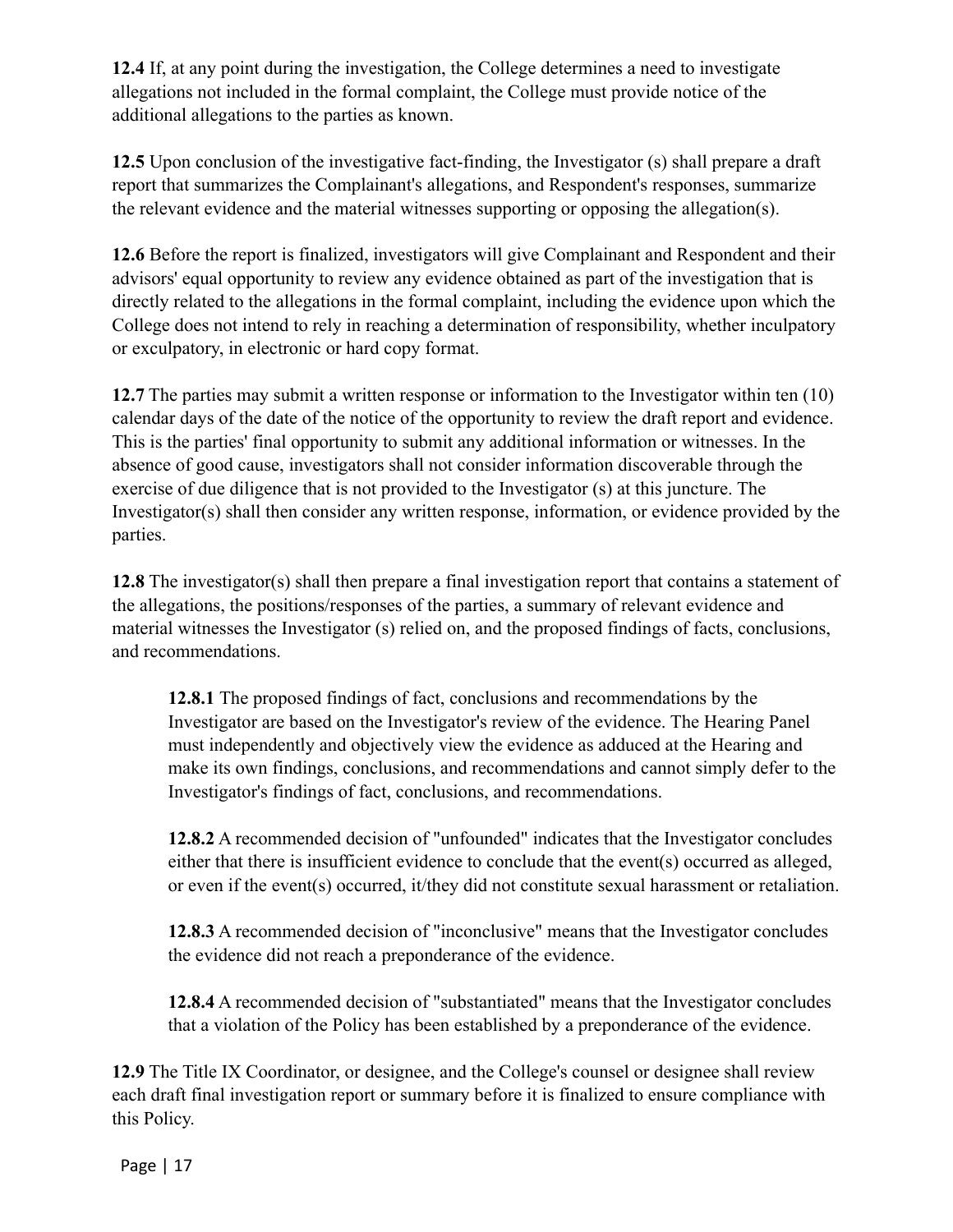**12.10** The final report shall be provided to the parties and their advisors, if any, in an electronic or hard copy format, at least ten (10) days prior to any hearing under this Policy, for their review and written response.

**12.11** The final investigation report shall be submitted to the responsible college administrator or designee with authority to implement actions and/or discipline necessary to resolve the complaint (unless a conflict of interest or other special circumstance exists, in which case the College's counsel will recommend to the President a designee to serve as an alternative responsible college administrator).

**12.12** Nothing in this procedure shall be interpreted to alter the status of otherwise at-will employees.

## **Section 13 – Live Hearings**

**13.1** Upon receipt of the Final Investigation Report, the Title IX Coordinator will appoint a Hearing Panel. A Hearing Panel may consist of up to 3 persons to be selected from a list of qualified and trained individuals. A Hearing Officer may be appointed who may or not be a voting member of the Hearing Panel but will be charged with administering the Hearing, ruling on evidence, and other procedural matters in consultation with and on behalf of the decisionmakers.

**13.2** Upon appointing a Hearing Officer or Hearing Panel (hereinafter "Hearing Officer"), the Title IX Coordinator or Hearing Officer will issue to the parties and the parties' advisors, in either an electronic or hard copy format, a Notice of Hearing containing dates, deadlines, and/or requirements appropriate for the orderly administration of the live Hearing as determined by the Hearing Officer assigned to the live Hearing under this Policy.

**13.2.1** The Notice of Live Hearing will contain a statement informing the parties that the Live Hearing will be in real-time, either in person or via technology, enabling the Hearing Officer and the parties to simultaneously see and hear the Party and witnesses answering questions.

### **13.3 Required Disclosures**

**13.3.1** As outlined in section 12.10, the parties and the parties' advisors receive in either an electronic or hardcopy format a copy of the Final Investigation Report and all evidence, exculpatory or inculpatory—whether or not the evidence was relied upon to reach the findings in the Final Investigation Report—related to the allegations in the Formal Complaint, including the Party's responses to the draft report.

**13.3.2 Disclosure of Expert Testimony.** A party shall disclose the identity of any person who may be used at the Live Hearing to present expert opinion evidence to the College and other parties no later than ten (10) days prior to the date of the Live Hearing or as otherwise required by the Hearing Officer.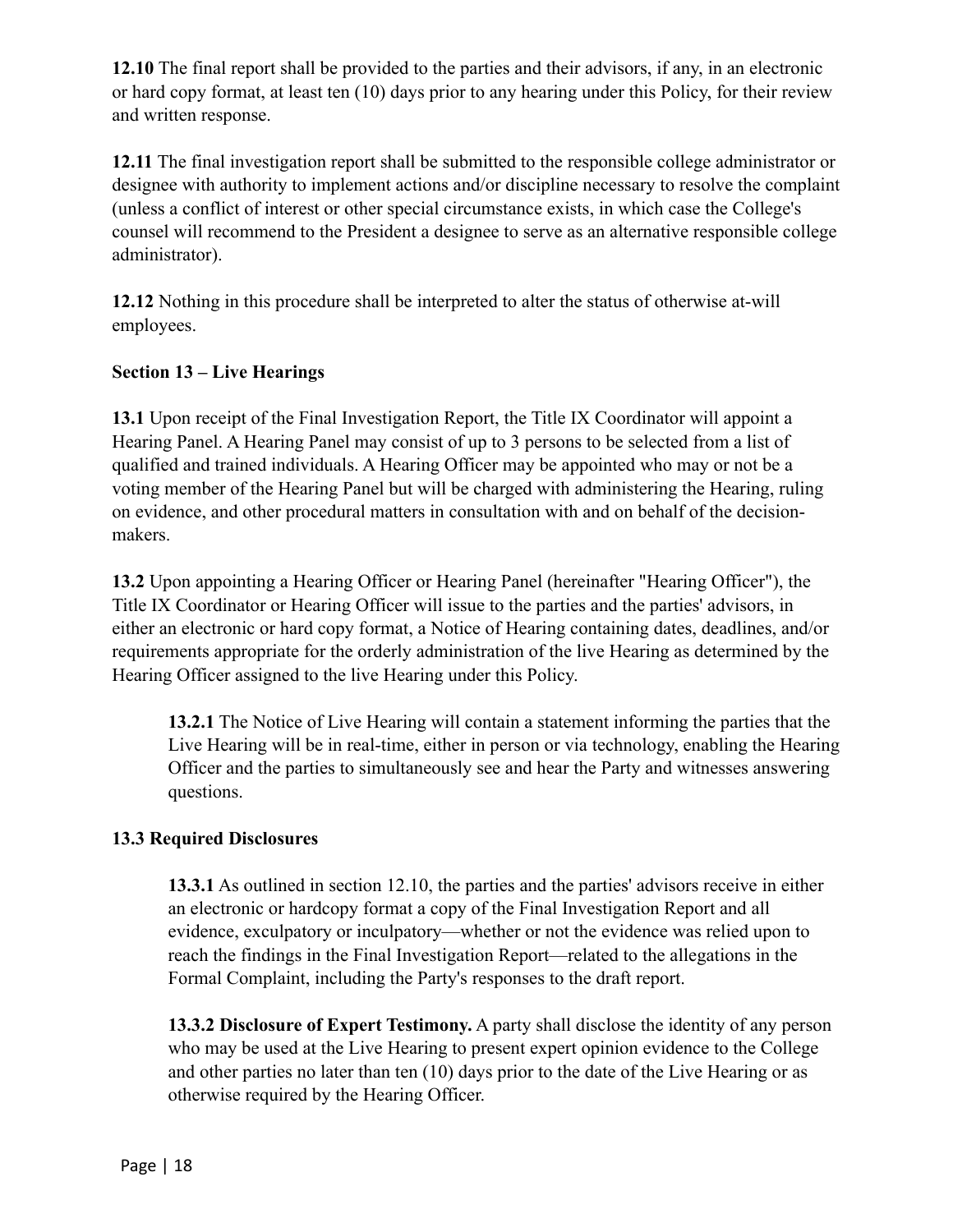**13.3.2.1** Unless otherwise stipulated, this disclosure shall be accompanied by a written report prepared and signed by the witness or Party. The report shall contain the subject matter on which the expert is expected to testify, the substance of the facts and opinions to which the expert is expected to testify; a summary of the grounds for each opinion; and the expert's qualifications as a witness.

**13.3.2.2** A party seeking to present the testimony of an expert witness at the Live Hearing shall certify that the individual providing the expert testimony is qualified to offer the opinions.

**13.3.2.3** The Hearing Officer may exclude expert testimony that is not relevant. or is otherwise excludable due to a lack of foundation, lack of scientific basis, etc.

**13.3.3** Prior to the hearing date, the College, through the Hearing Officer, shall provide the Complainant and Respondent a list of witnesses and documents that will be called and presented at the Live Hearing. The Complainant and Respondent shall then have three days to designate additional witnesses and documents that they wish to present at the Live Hearing. The College will produce witnesses within its control; the Parties must arrange for the appearance of persons outside the College's control. Witnesses who are not disclosed may be excluded absent a showing of good cause for their non-disclosure.

**13.4 Advisors:** Parties may be accompanied to the Live Hearing by the Advisor, who may be, but is not required to be, an attorney.

**13.4.1** The College will not limit the choice or presence of a party's Advisor, but the Hearing Officer may limit an advisor's participation if the Advisor becomes unreasonably disruptive to the proceedings or exclude the Advisor in extreme cases.

**13.4.2** If an attorney appears on behalf of a party, notice served on the attorney is considered notice to the Party.

**13.4.3** Advisors may participate in the Live Hearing through asking the other party and any witness relevant questions and follow-up questions, including those challenging credibility.

**13.4.3.1** Cross-examination of the other Party or witnesses at the Live Hearing must be conducted directly, orally, and in real-time by a party's Advisor and never by a party personally.

**13.4.3.2** If a party does not have an advisor present at the Live Hearing, the College shall provide without fee or charge to that Party, an Appointed Advisor to conduct cross-examination on behalf of that Party. See the definition of an Appointed Advisor for further details.

**13.5** The College is not a party to the Live Hearing, but the College shall generally arrange for and produce witnesses and evidence insofar as they are under the control of the College.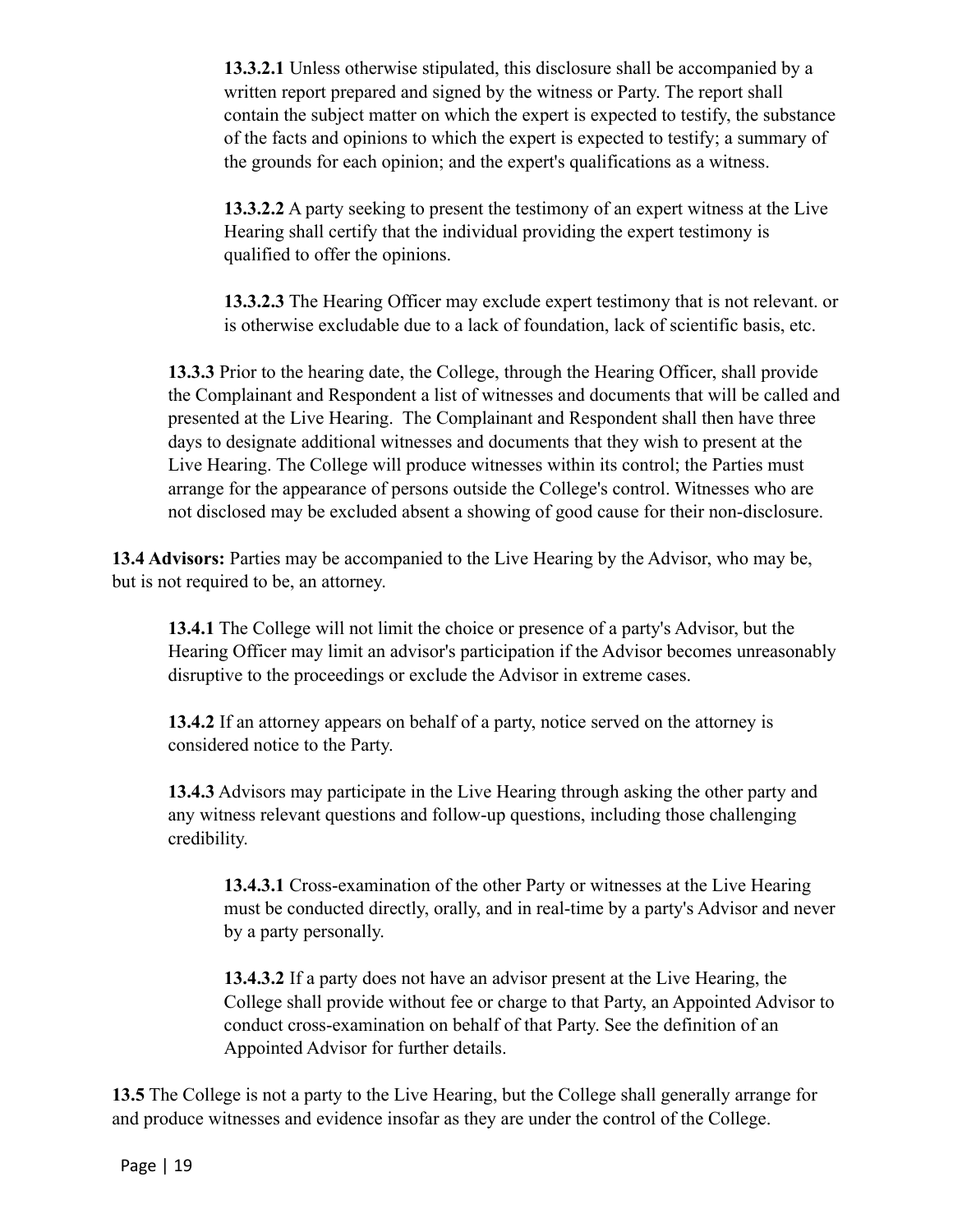**13.5.1** The College must remain objective and impartial throughout the grievance process, including impartially presenting the evidence to the Hearing Officer or Hearing Panel for determination.

**13.5.2** The standard of proof for determining a violation of this Policy is a preponderance of the evidence.

**13.5.3** At the Live Hearing, it shall be presumed the Respondent is not responsible for the alleged conduct until evidence is produced showing otherwise.

### **13.6 Hearing Officer or Hearing Panel Responsibilities**

**13.6.1** The Hearing Officer or Hearing Panel cannot be the same person(s) as the Title IX Coordinator or the Investigator (s).

**13.6.2** The Hearing Officer shall conduct necessary pre-hearing proceedings to maximize the fairness and efficiency of the Live Hearing, including the following:

**13.6.2.1** The Parties will be advised of the names of the Hearing Panel members and Hearing Officer prior to the Live Hearing, and any Party may object in a timely manner to a member for actual bias. An objection shall be reviewed by the Hearing Officer prior to the Live Hearing, and a substitute shall be selected if bias is found. Hearing Panel members shall also withdraw themselves if they are biased. The Hearing Panel members shall select one of them as the Hearing Officer to make administrative decisions and conduct the Hearing, or a non-voting Hearing Officer may be appointed to make administrative decisions and conduct the Live Hearing in consultation with and on behalf of the Hearing Panel. The Hearing Officer shall notify the Parties of the hearing schedule and procedures. During all phases of a Live Hearing, a Respondent and a Complainant may each be accompanied by one Advisor.

**13.6.2.2** A pre-hearing conference may be scheduled by the Hearing Officer to discuss scheduling and evidentiary issues and to make pre-rulings on matters of contention. This conference may include stipulations as to the evidence and the investigation report, anticipated timing, and reasonable time limits for presentations of evidence.

**13.6.3** The Hearing Officer shall regulate the course of the Live Hearing to obtain full disclosure of relevant facts and to afford all parties a reasonable opportunity to present their positions. In general, each Party will be asked to make an opening statement summarizing their position. Witnesses, including the Parties, shall then be called by the Hearing Officer, who will ask questions to elicit the 'witness' testimony. The Hearing Officer shall afford the parties' advisors the opportunity to ask questions and conduct cross-examination. The Parties will then be asked to make a closing statement.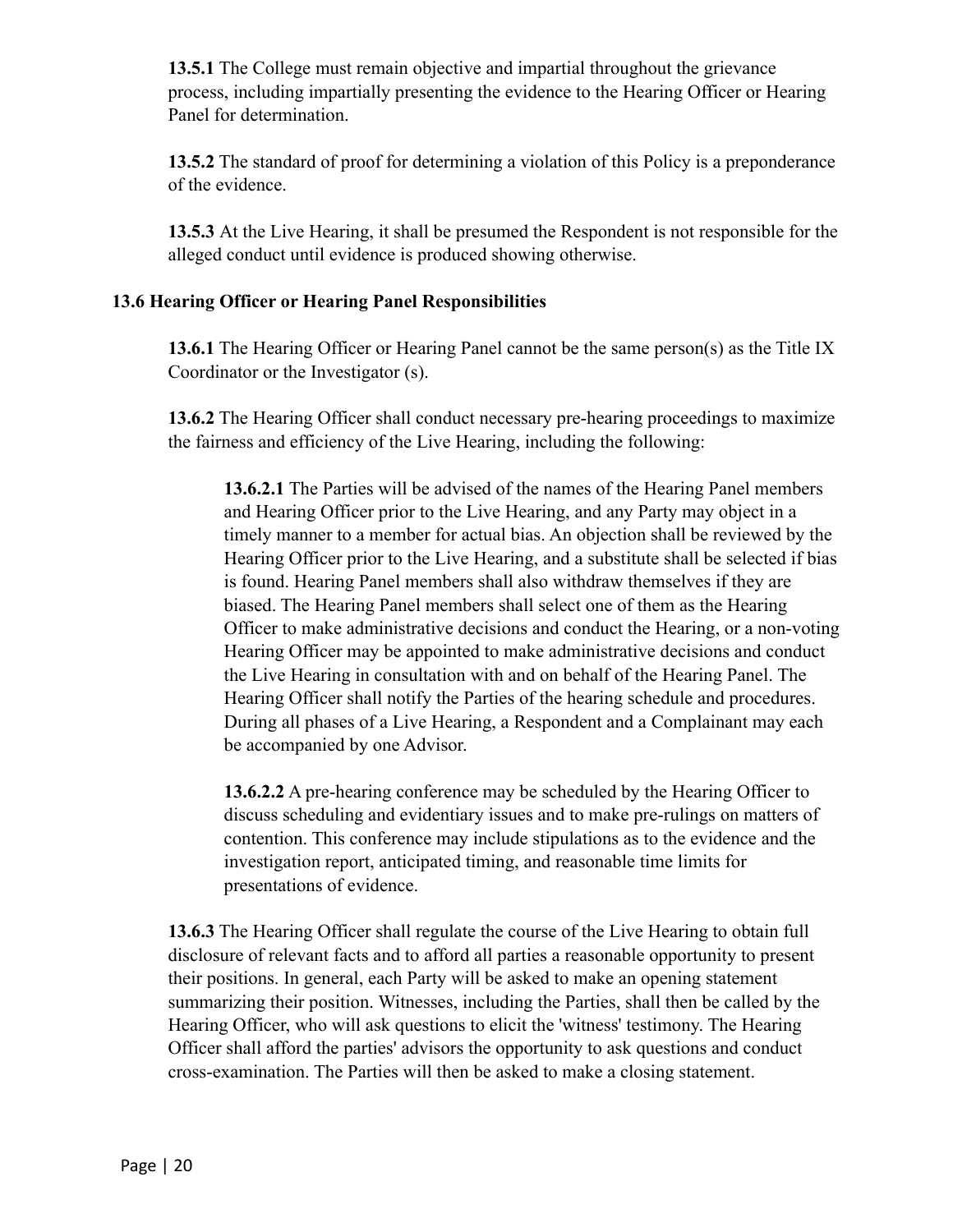**13.6.3.1** Before a party or witness answers a cross-examination or other question; the Hearing Officer must first determine whether the question is relevant and explain any decision to exclude a question as not relevant.

**13.6.4** On the Hearing Officer's own motion or upon objection by a party's Advisor, the Hearing Officer:

**13.6.4.1** May exclude evidence that is irrelevant or unduly repetitious.

**13.6.4.2** Shall exclude irrelevant questions directed to a party or witness.

**13.6.4.3** Shall exclude evidence privileged in the courts of Utah unless the parties specifically waive the privilege at issues.

**13.6.4.4** Shall exclude questions or evidence about the Complainant(s)' sexual predisposition or prior sexual behavior as not relevant unless 1) questions or evidence of the Complainant(s)' prior sexual behavior is offered to prove that someone other than Respondent(s) committed the conduct alleged by Complainant(s), or 2) questions or evidence concern specific incidents of the Complainant(s)' prior sexual behavior with respect to Respondent(s) and are offered to prove consent.

**13.6.3.5** May receive documentary evidence in the form of a copy or excerpt if the copy or excerpt contains all pertinent portions of the original document.

**13.6.5** Standard of Evidence admitted by the Hearing Chair or Hearing Panel.

**13.6.5.1** For cases that fall within the Federal Title IX regulations [\(34 C.F.R](https://www2.ed.gov/policy/rights/reg/ocr/edlite-34cfr106.html)**.** Part [106](https://www2.ed.gov/policy/rights/reg/ocr/edlite-34cfr106.html)), if a party or witness does not submit to cross-examination at the Live Hearing, the Hearing Officer must not rely on any statement of that Party or witness in reaching a determination regarding responsibility and cannot draw an inference about the determination regarding responsibility based solely on a party's or witness's absence for the Live Hearing or refusal to answer crossexamination or other questions.

**13.6.6** The College shall record the Hearing and provide a copy or transcript of the Hearing to the parties for inspection and review.

**13.6.7** The Hearing shall be conducted with all parties physically present in the same geographical location, or the Hearing Officer may choose to hold the Live Hearing virtually, with technology enabling participants simultaneously to see and hear each other.

**13.6.8** Nothing in this section precludes the Hearing Officer from taking other appropriate measures necessary to preserve the integrity of the Live Hearing.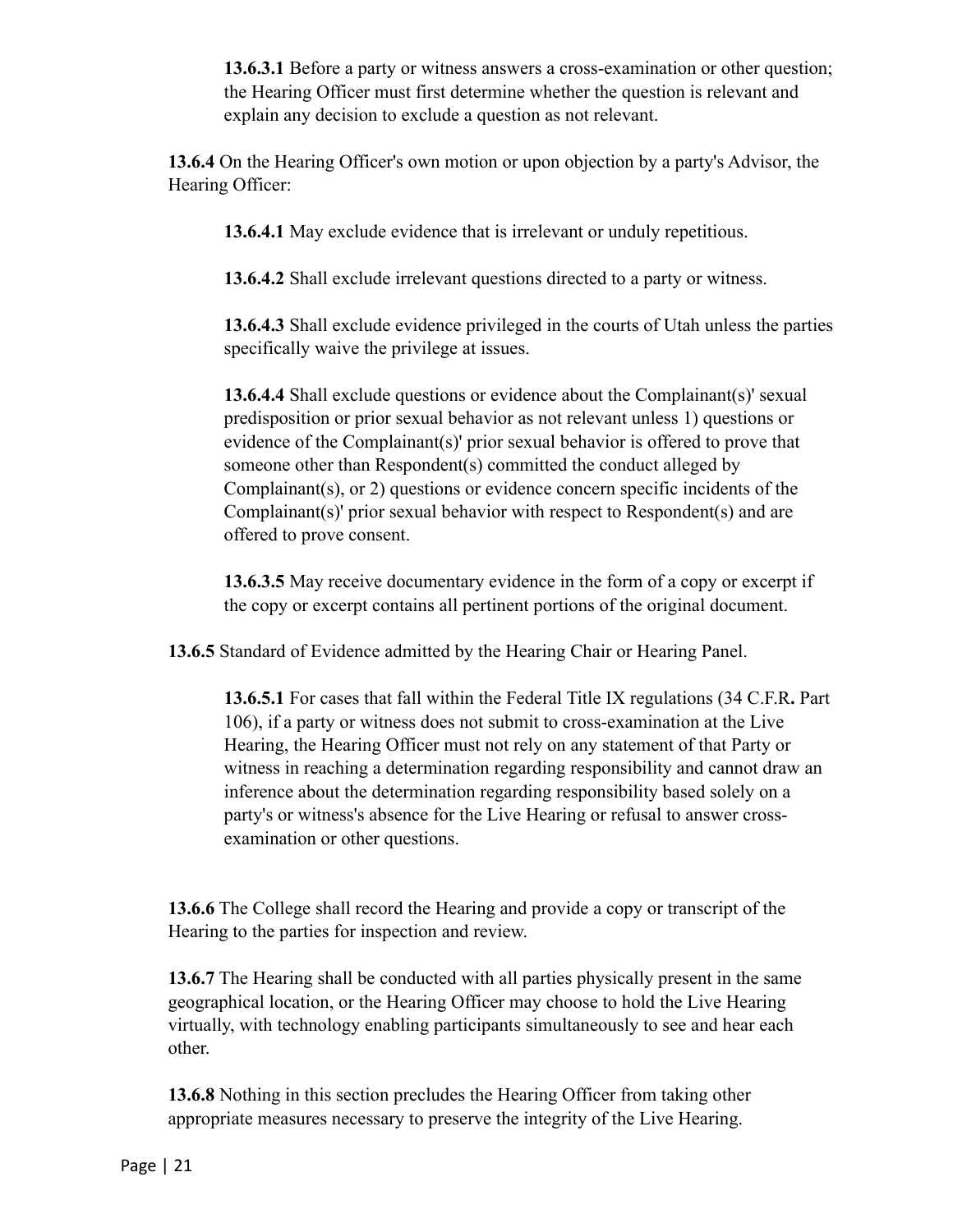**13.6.9** After the close of the Live Hearing, the Hearing Officer or Hearing Panel will issue a Written Determination regarding responsibility and sanctions if any.

### **13.7 Written Determination**

**13.7.1** The Hearing Officer or Hearing Panel will provide the Written Determination to the Title IX Coordinator within 14 days after the Live Hearing concludes. The written determination must include:

**13.7.1.1** Identification of the allegations potentially constituting sexual harassment as defined in this Policy.

**13.7.1.2** A description of the procedural steps taken from the receipt of the Formal Complaint through the determination including any notifications to the parties, interviews with the parties and witnesses, site visits, methods used to gather other evidence, and hearings held.

**13.7.1.3** Findings of fact supporting the determination.

**13.7.1.4** Conclusions regarding the application of the College policy to the facts.

**13.7.1.5** Using the same criteria established in section 13 of this Policy, a statement of, and rationale for, the result as to each allegation, including a determination regarding responsibility, and disciplinary sanctions the College imposes on the Respondent, and whether the institution shall provide remedies designed to restore and preserve equal access to the College's education program and activity to the Complainant.

**13.7.1.6** Proposed sanctions if responsibility is found and in accord with section 14 below.

**13.7.1.7** The College's procedures and permissible bases for the Complainant and Respondent to appeal, along with who the Appeal Officer is and their contact information.

**13.7.2** The Hearing Officer shall provide the Written Determination to the Title IX Coordinator, the responsible College official, the parties, and the parties' advisors simultaneously.

**13.7.3** The determination regarding responsibility and sanctions becomes final either on the date that the recipient provides the parties with the written determination of the result of the Appeal, if an appeal is filed, or if an appeal is not filed, the date on which an appeal would no longer be considered timely.

#### **Section 14 – Sanctions and Remedies**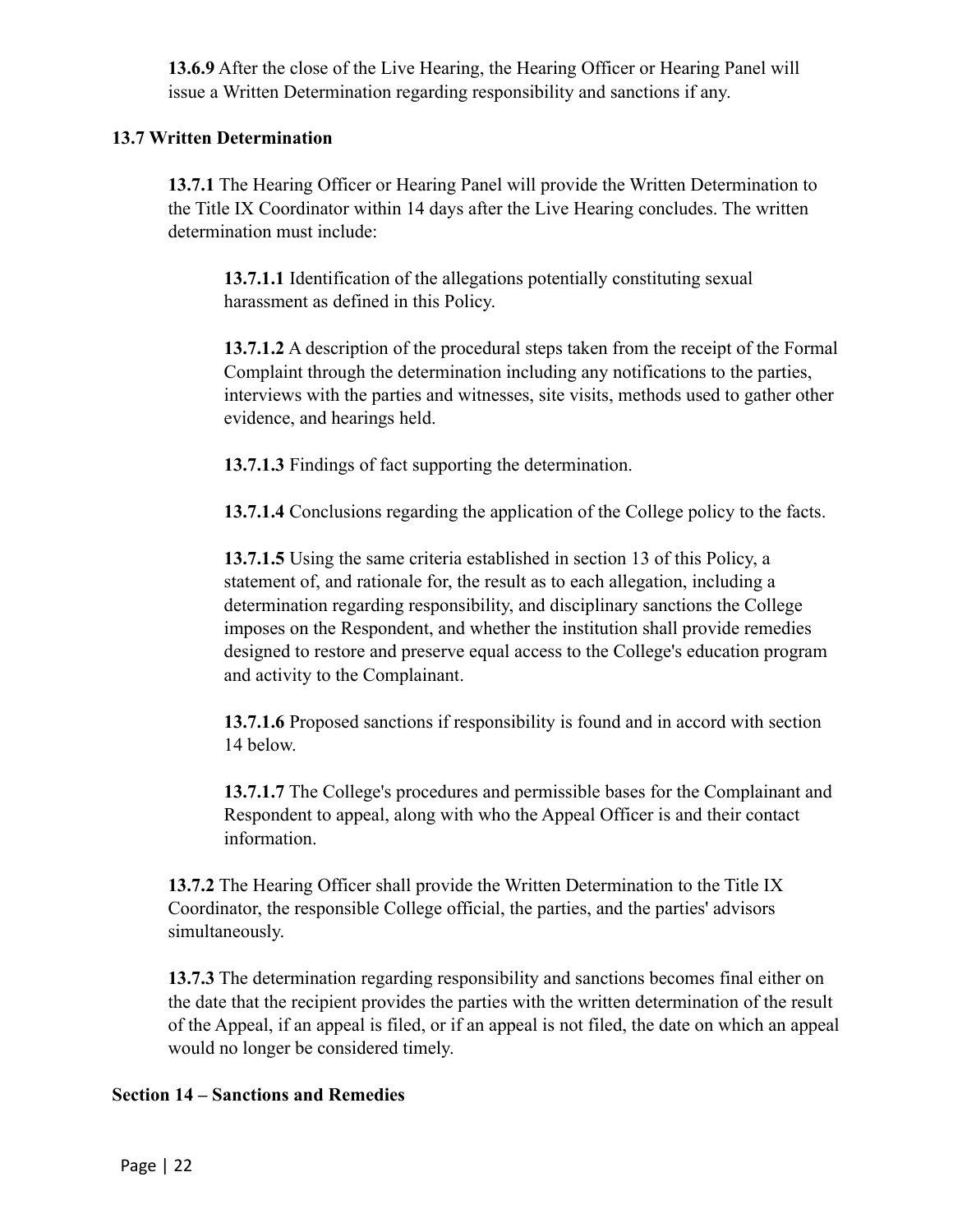**14.1** The Hearing Panel shall promptly determine the appropriate sanctions and remedies based on the hearing findings, including offering remedies to the Complainant and/or College community, implementing changes in programs and activities, providing training, and imposing any disciplinary sanctions. In consultation with the Dean of Students and the College's counsel or designee, (and with Human Resources when the Respondent is an employee) the Hearing Panel shall ensure any proposed sanctions and remedies are appropriate to end the prohibited conduct, to prevent further violation of this Policy, and remedy the effects of any violation. In determining the appropriate sanction(s), the Hearing Panel shall be guided by the following considerations:

**14.1.1** The severity, persistence, or pervasiveness of the misconduct;

**14.1.2** The nature of violence in the misconduct and/or use of weapons, drugs, or alcohol (if applicable);

**14.1.3** The impact of the misconduct on the Complainant;

**14.1.4** The impact or implications of the misconduct on the College community;

**14.1.5** Prior misconduct by the Respondent, including the Respondent's relevant prior disciplinary history;

**14.1.6** Whether the Respondent has accepted responsibility for the misconduct;

**14.1.7** The maintenance of a safe, non-discriminatory, and respectful working and learning environment; and

**14.1.8** Any other mitigating, aggravating, or compelling factors.

**14.2** Respondents who are found to have violated this Policy may be subject to the following sanctions:

**14.2.1** Faculty/Staff: Possible sanctions against faculty and non-faculty employees for violations of this Policy include verbal counseling, written warning, probation, reassignment, transfer, demotion, reduction in pay, suspension, termination of employment, and order of no trespassing on campus and/or in College programs, services, and activities**.** Sanctions imposed pursuant to this Policy shall preclude a separate grievance or other challenges even if normally allowed under other College Policies.

**14.2.2** Students: Possible sanctions against students for violations of this Policy include fines, restitution, suspension, warning, probation, expulsion, withholding diploma, community service, educational paper, revocation of certificate or degree, discretionary sanction, organizational sanction, and notation on the student's transcript.

**14.2.3** Vendors/Contractors/Visitors: Possible sanctions against vendors, contractors, or visitors to campus who are neither students nor employees of the College include banning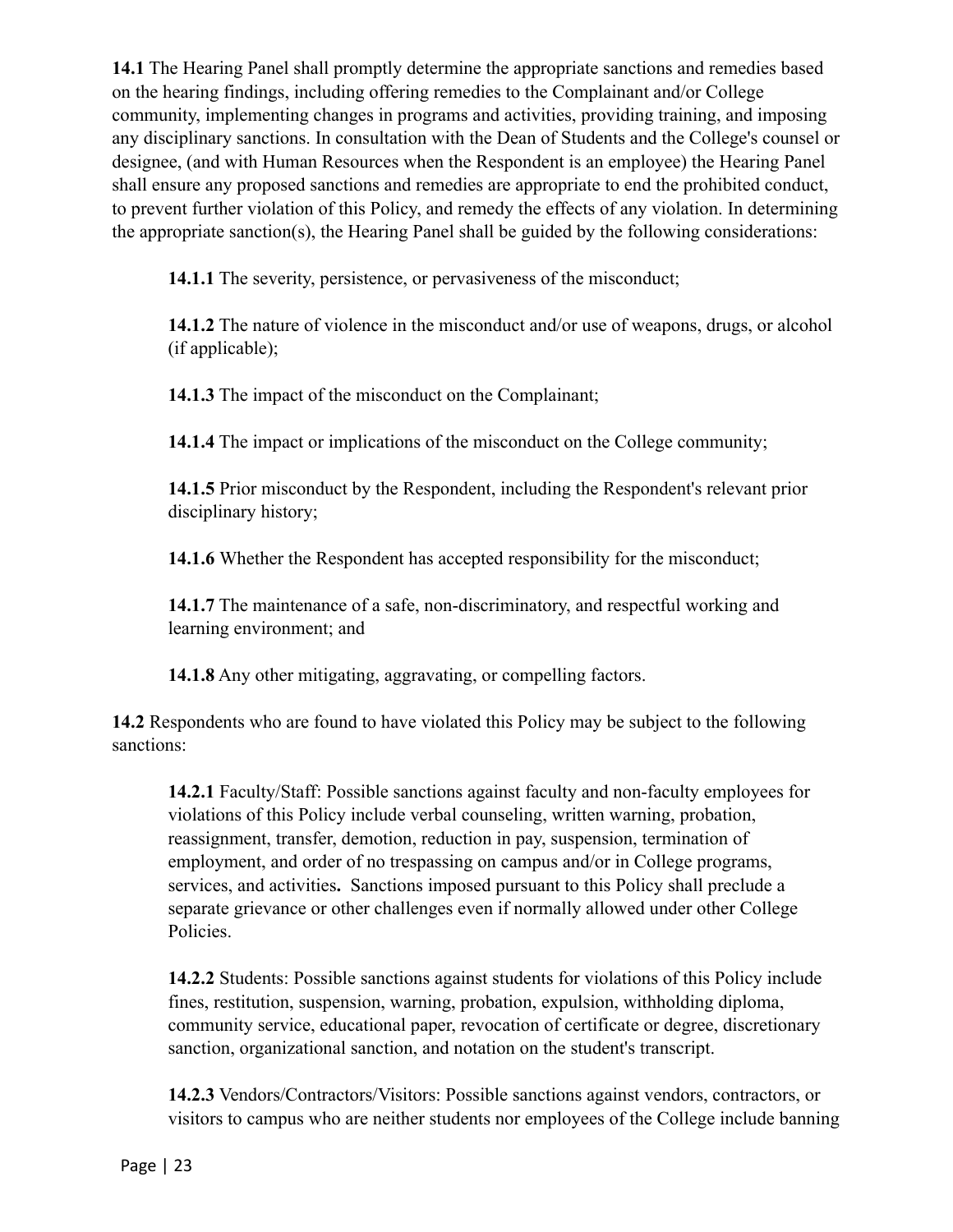the individuals from all or part(s) of the College and/or ending business relationships with the vendors and contractors.

**14.3** The Hearing Panel shall send the sanctions and remedies - subject to an appeal if made - in writing to the Complainant, Respondent, Title IX Coordinator, and the appropriate College administrator. However, the sanctions shall not disclose to the Complainant the discipline imposed on a Respondent student, except under the following circumstances:

**14.3.1** The discipline directly affects the other Party, such as when the Respondent student is ordered to stay away from the other Party, is transferred to another job site, worksite, class, or is suspended or dismissed from the College; or

**14.3.2** The Complainant alleged sexual harassment involving a crime of violence or a non-forcible sex offense; or

**14.3.3** The Respondent student gives their written permission to disclose the discipline.

**14.4** The College complies with all applicable reporting requirements and reserves the right to report findings of criminal misconduct to the police.

**14.5 Student Amnesty:** The College strongly encourages students to report incidents of sexual misconduct to College officials. However, the College recognizes that students who have been drinking alcohol and/or using drugs at the time that sexual misconduct occurs may be hesitant to report such incidents due to fear of potential consequences for their own conduct. A Complainant or witness acting in good faith who reports any incident of sexual misconduct to College official or to police will not be subject to the Student Code of Conduct action for violations of alcohol and/or drug use policies occurring at or near the time of the incident being reported.

**14.5.1** This Policy only provides amnesty from violations of the Snow College Student Code of Conduct. It does not grant amnesty for criminal, civil, or legal consequences for violations of Federal, State, or Local law. For information regarding immunity from alcohol-related criminal offenses, please see Utah Code section 32B-4-423.

### **Section 15 – Appeals**

**15.1** Any party may appeal the Hearing Panel's decision regarding responsibility or from the dismissal of any portion of a formal complaint for any of the reasons listed below.

**15.1.1** A procedural irregularity that affected the outcome of the Hearing.

**15.1.2** New evidence that was not reasonably available at the time of the decision or dismissal.

**15.1.3** The Title IX coordinator, the investigators, or the Hearing Officer had a conflict of interest or bias for or against Complainants or Respondents generally or the individual Complainant or Respondent that affected the outcome.